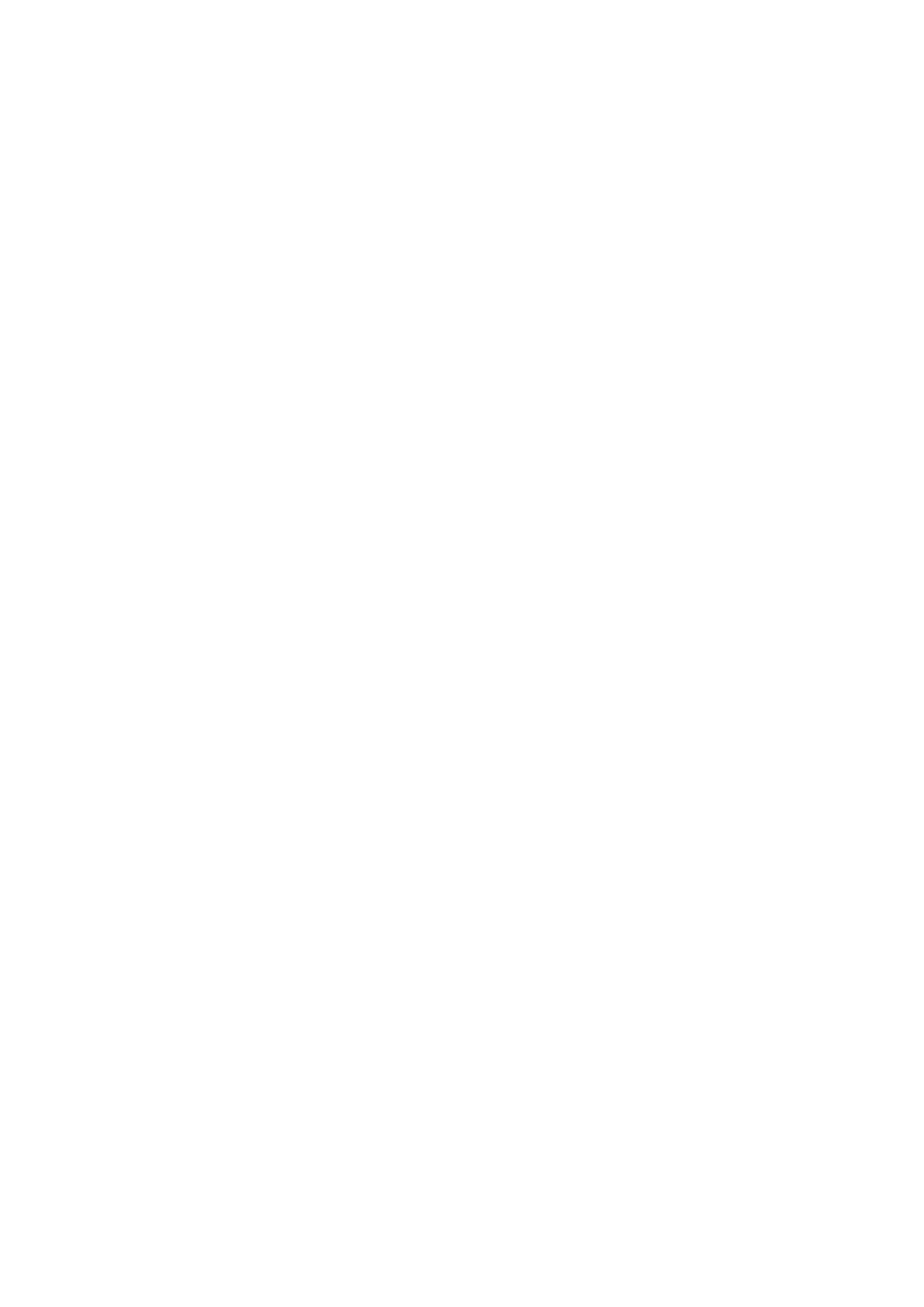

#### **REFRAME library** 09-07 A

Jérôme Ray

Developer's manual

**April 2016** 

# **Table of contents**

| 1 |     |  |  |  |
|---|-----|--|--|--|
| 2 |     |  |  |  |
| 3 |     |  |  |  |
|   | 3.1 |  |  |  |
|   | 3.2 |  |  |  |
| 4 |     |  |  |  |
| 5 |     |  |  |  |
|   | 5.1 |  |  |  |
|   | 5.2 |  |  |  |
|   | 5.3 |  |  |  |
|   | 5.4 |  |  |  |
|   | 5.5 |  |  |  |
|   | 5.6 |  |  |  |
| 6 |     |  |  |  |
|   | 6.1 |  |  |  |
|   | 6.2 |  |  |  |
|   | 6.3 |  |  |  |
|   | 6.4 |  |  |  |
| 7 |     |  |  |  |
|   | 7.1 |  |  |  |
|   | 7.2 |  |  |  |
|   | 7.3 |  |  |  |
|   | 7.4 |  |  |  |
|   | 7.5 |  |  |  |
|   | 7.6 |  |  |  |
| 8 |     |  |  |  |
|   | 8.1 |  |  |  |
|   | 8.2 |  |  |  |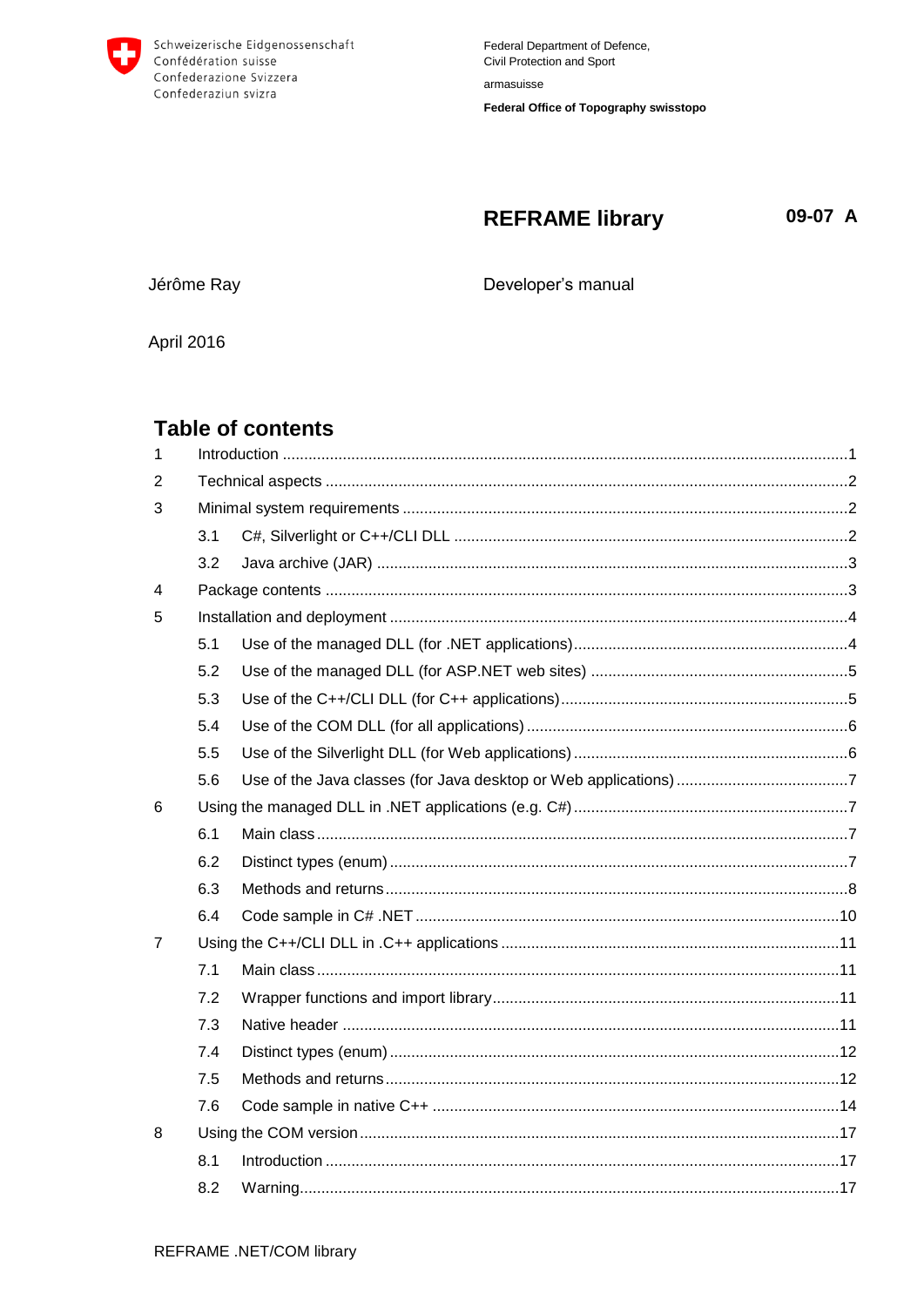## **Federal Office of Topography swisstopo**

|    | 8.3  |                                                                         |  |
|----|------|-------------------------------------------------------------------------|--|
|    | 8.4  |                                                                         |  |
|    | 8.5  |                                                                         |  |
|    | 8.6  | Code sample in Visual Basic or Visual Basic for Applications (VB/VBA)22 |  |
|    | 8.7  |                                                                         |  |
| 9  |      |                                                                         |  |
|    | 9.1  |                                                                         |  |
|    | 9.2  |                                                                         |  |
|    | 9.3  |                                                                         |  |
|    | 9.4  |                                                                         |  |
| 10 |      |                                                                         |  |
|    | 10.1 |                                                                         |  |
|    |      |                                                                         |  |
|    | 10.3 |                                                                         |  |
|    |      |                                                                         |  |
|    |      |                                                                         |  |

| @2014<br>swisstopo             | Redaktion:<br>A. Wiaet            |  |
|--------------------------------|-----------------------------------|--|
| Bundesamt für Landestopografie | Seftigenstrasse 264               |  |
| Office fédéral de topographie  | CH-3084 Wabern                    |  |
| Ufficio federale di topografia | Tel: +41 31 963 24 69             |  |
| Uffizi federal da topografia   | Fax: +41 31 963 24 59             |  |
| Federal Office of Topography   | E-mail: adrian.wiget@swisstopo.ch |  |

**swisstopo Report** ist die Nachfolgeserie der Reihe "Technische Berichte" in welcher über die wichtigen Arbeiten aus den Bereichen von swisstopo berichtet wird.

**swisstopo Report** est la suite de la série "Rapports techniques", qui décrivent les projets et activités les plus importants de swisstopo.

**swisstopo Report** is the follow-up of the series "Technical Report" in which important projects and activities of swisstopo are described.

| Report (A): | Offentliche Berichte (public domain) von swisstopo: Keine Einschränkungen. Weitergabe und Reproduktion mit<br>Quellenangabe erwünscht.                                                                                                                                                                                                                                                                                                                           |
|-------------|------------------------------------------------------------------------------------------------------------------------------------------------------------------------------------------------------------------------------------------------------------------------------------------------------------------------------------------------------------------------------------------------------------------------------------------------------------------|
|             | Rapports officiels du swisstopo (domaine public): Sans restrictions. Diffusion et reproduction souhaitée.<br><b>Public domain</b> of swisstopo: no restrictions. Duplication and distribution with reference to source.                                                                                                                                                                                                                                          |
| Report (B): | Berichte eigener Arbeiten von swisstopo: Alle Rechte vorbehalten. Das Copyright bleibt bei der swisstopo.<br>Reproduktion nur mit schriftlicher Bewilligung der swisstopo.                                                                                                                                                                                                                                                                                       |
|             | Rapports sur les travaux internes du swisstopo: Les droits de reproduction (copyright) restent au swisstopo.<br>Reproduction seulement avec l'autorisation écrite du swisstopo.                                                                                                                                                                                                                                                                                  |
|             | Reports on internal activities: All rights reserved. The copyright remains with swisstopo. Reproduction requires<br>the written permission by swisstopo.                                                                                                                                                                                                                                                                                                         |
| Report (C): | Berichte von Arbeiten für Dritte (Werkvertrag): Alle Rechte vorbehalten. Das Copyright geht an den Auftrag-<br>geber über. Jede Weitergabe, vollständige oder teilweise Reproduktion oder Speicherung in elektronischen<br>Medien nur mit schriftlichem Einverständnis des Auftraggebers möglich.                                                                                                                                                                |
|             | Rapports sur les travaux mandatés par des tiers: Les droits de reproduction appartiennent au mandataire.<br>Toute diffusion ou reproduction (même partielle possible uniquement avec l'autorisation écrite du mandataire.<br>Reports commissioned by third parties: All rights reserved. The copyright remains with the client. Duplication,<br>reproduction and storage on electronic media of any or all parts of the report require written permission by the |
| Report (D): | client.<br>Interne Berichte der Bereiche. Alle Rechte vorbehalten. Nur für internen Gebrauch.                                                                                                                                                                                                                                                                                                                                                                    |
|             | Rapport interne des domaines. Les droits de reproduction (copyright) restent au swisstopo. Exclusivement à<br>usage interne.                                                                                                                                                                                                                                                                                                                                     |
|             | Internal reports. All rights reserved. Only for internal use.                                                                                                                                                                                                                                                                                                                                                                                                    |

 $\ddot{\phantom{a}}$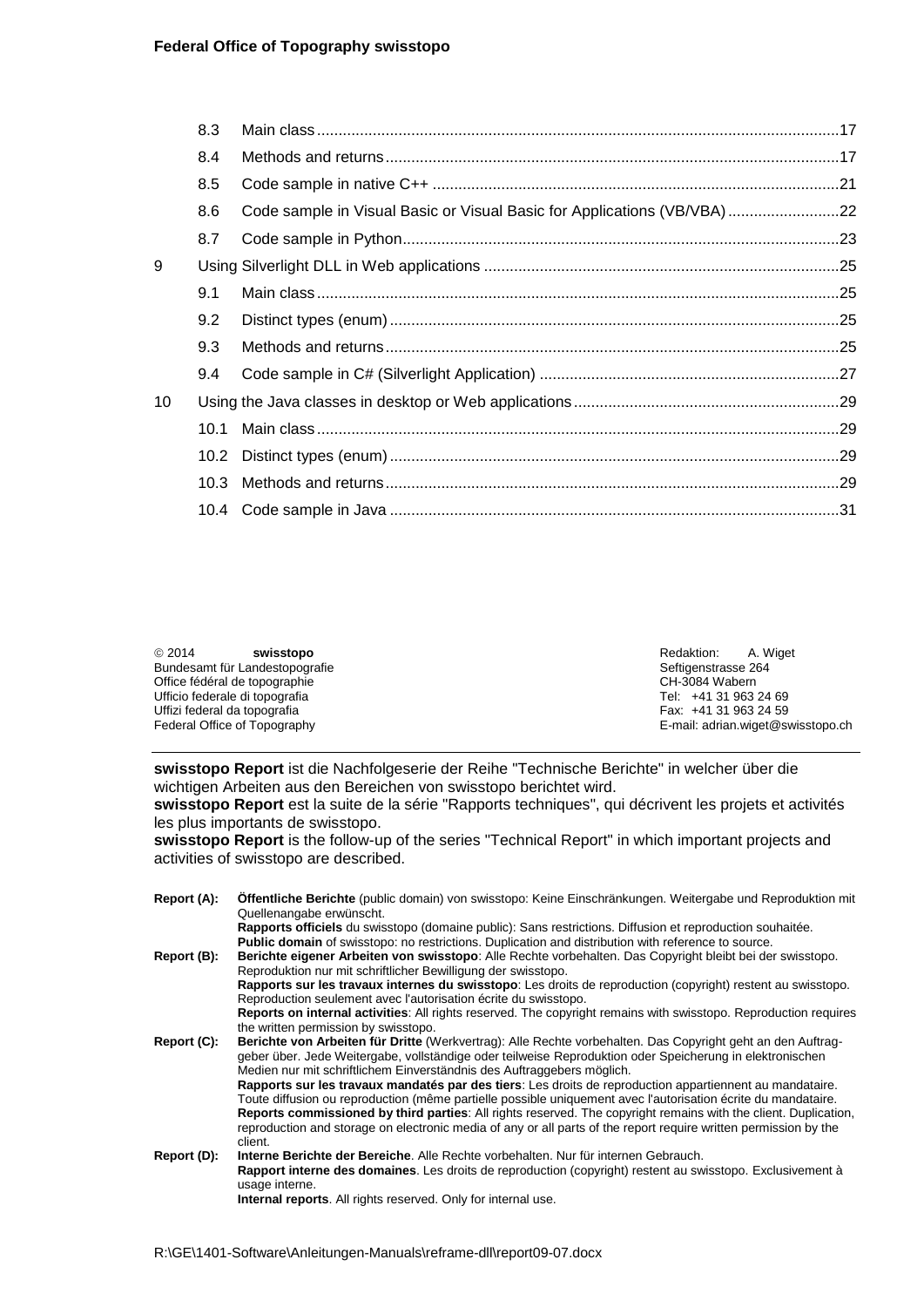# <span id="page-4-0"></span>**1 Introduction**

REFRAME is a planimetry and/or altimetry transformation software module<sup>1</sup> for technical surveying or cadastral surveying applications, with the highest precision requirements.

This product supports the following Swiss reference frames/systems:

- Plane coordinates LV03 (CH1903)
- Plane coordinates LV95 (CH1903+)
- Global geographic or geocentric coordinates CHTRS95/ETRS89/WGS84
- National levelling network LN02 (levelled heights)
- National height network LHN95 (orthometric heights, CHGeo2004)
- Ellipsoidal heights (Bessel or GRS80)

REFRAME can compute transformations in interactive mode (manual input of coordinates) or file mode (supports several formats like ESRI Shape, Interlis, DXF, swisstopo LTOP, Topobase, Excel CSV, text) and can also be used as batch tool in command line.

Since version 1.5 (January 2009), this software can also transform the metadata of raster files (World files, GeoTIFF or ECW).

Several calculation services (interactive, file transformation, HTTP REST) have been launched since 2007, too.

For more information about REFRAME desktop software or web services, please refer to our website:

→ *<http://www.swisstopo.ch/geosoftware>*

And for technical aspects about Swiss reference frames and the new frame LV95:

→ *<http://www.swisstopo.ch/lv95>*

The REFRAME library allows software developers to implement REFRAME computing in their own applications with .NET, COM or LIB components (.NET or C++ applications, Silverlight Web applications, VBA macros, further DLL or plug-ins, etc.) or a JAR archive (Java applications, Servlets, etc.).

A set of classes is also available for Java desktop and online applications.

For technical reasons, the computations are split in two functions/modules in this library:

- **REFRAME** (method "ComputeReframe") for transformations between Swiss reference frames (planimetry and altimetry)
- **GPSREF** (method "ComputeGpsref") for transformations between Swiss and global (European/World) coordinates (and reference ellipsoid change)

<sup>&</sup>lt;sup>1</sup> The full product name is "REFRAME for GeoSuite", please refer to<http://www.swisstopo.ch/geosuite> for more information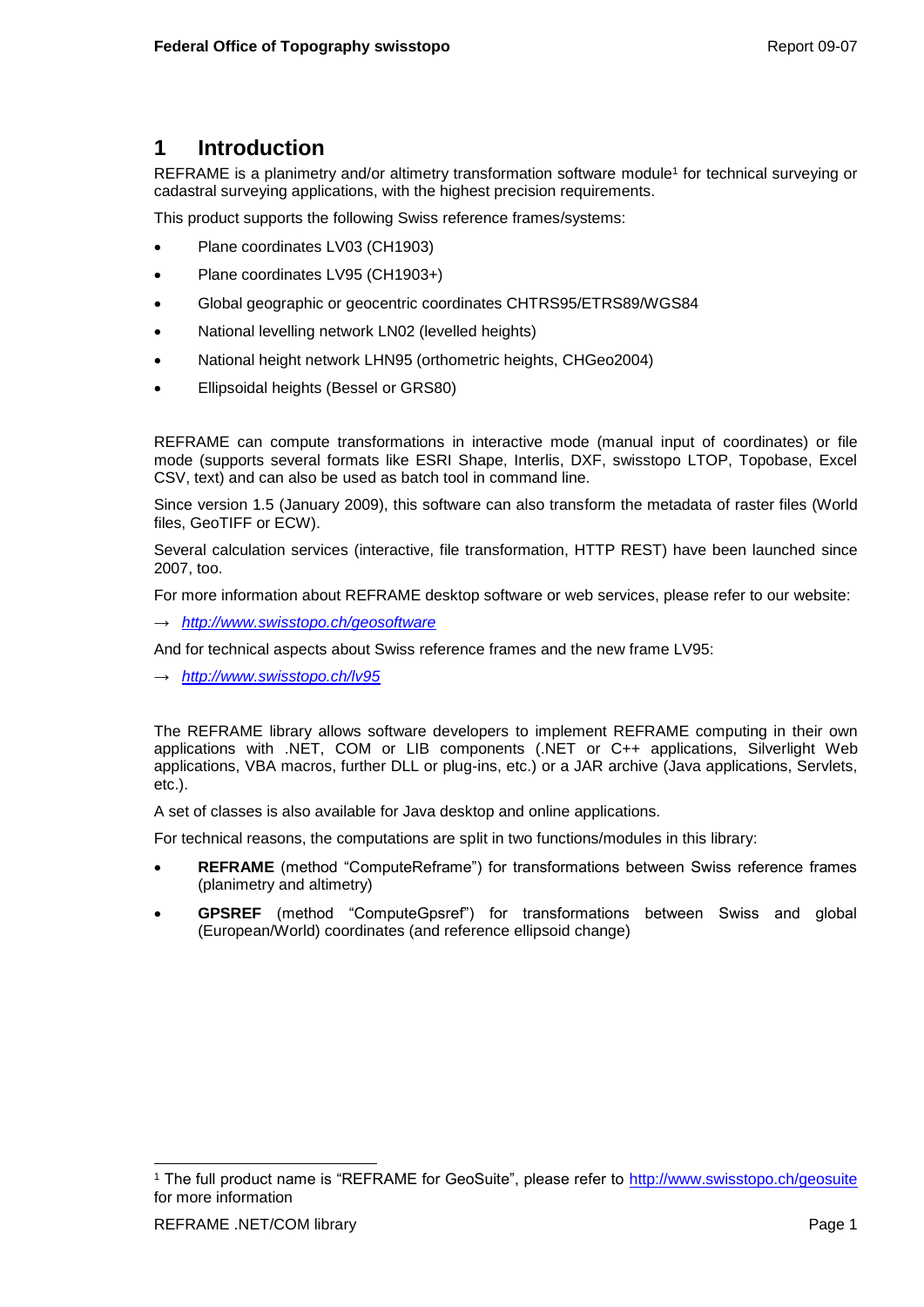# <span id="page-5-0"></span>**2 Technical aspects**

The REFRAME library can compute planimetric and altimetric reference frame changes. All the transformations are not linear and are based on binary datasets organized in grids (altimetry) or triangular network (planimetry).

The following datasets are embedded:

## **CHENyx06 (FINELTRA)**

The transformation from LV03 to LV95 coordinates and reverse is based on the FINELTRA algorithm<sup>2</sup> ("affine transformation with finite elements"). It is based on a triangular network transformation dataset named CHENyx06. Current version: 03.2007.

### **HTRANS**

The transformation from LN02 (levelled) to LHN95 (orthometric) heights is based on the HTRANS transformation dataset. This transformation is based on 3 regular grids (with a resolution of 1km x 1km) containing data depending on the influence of the gravimetric field, the incidence of kinematics (alpine rising over 100 years) and distortions of LN02 (quality of the precise levelling 1864-91). Current version: 2005.

### **CHGeo2004**

The transformation from LHN95 (orthometric) to Bessel (ellipsoidal) heights is based on the Swiss geoid model. This model is defined as a regular grid (with a resolution of 1km x 1km). Current version: 2004.

For the transformation from Swiss LV95 plane coordinates to global geographic or geocentric coordinates (CHTRS95/ETRS89/WGS84) or reverse, the rigorous projection formulas are used (**Oblique Mercator and "LV95" parameters**<sup>3</sup> ). If you want to transform LV03 coordinates to global coordinates, you'll have to transform them to LV95 first, and then to ETRS89. The same intermediate step applies for the reverse computation: ETRS89 to LV95 and then to LV03.

# <span id="page-5-1"></span>**3 Minimal system requirements**

# <span id="page-5-2"></span>**3.1 C#, Silverlight or C++/CLI DLL**

- Operating system:
	- o Microsoft Windows (at least XP SP3), Mac OS X or following Linux distribution<sup>4</sup>: Debian, Ubuntu, Fedora, CentOS, openSUSE, SLES or Gentoo
- Framework/runtime:
	- o **Microsoft .NET Framework**<sup>5</sup> 3.5 and/or further: sometimes both 3.5 and 4.0 (or newer) are needed, at least when developing in C++ with Visual Studio 2010 (which is automatically targeting .NET 4.0) or Python.

or **MONO 2.10** or further (3.8 recommended)

o **Microsoft Visual C++ 2010 Redistributable Package** for use of the C++/CLI DLL

<sup>2</sup> More information about FINELTRA and the LV03-LV95 transformation : *<http://www.swisstopo.ch/lv95>*

<sup>3</sup> More information about the Swiss projection and "LV95" parameters : *<http://www.swisstopo.admin.ch/internet/swisstopo/en/home/topics/survey/sys/refsys.html>*

<sup>4</sup> Only for C# DLL, Mono platform is required (*<http://www.mono-project.com/>*)

<sup>5</sup> Microsoft .NET Framework is not included in the provided setup to limit the file size, but it can be downloaded for free on the Microsoft website (*<http://www.microsoft.com/downloads/>*)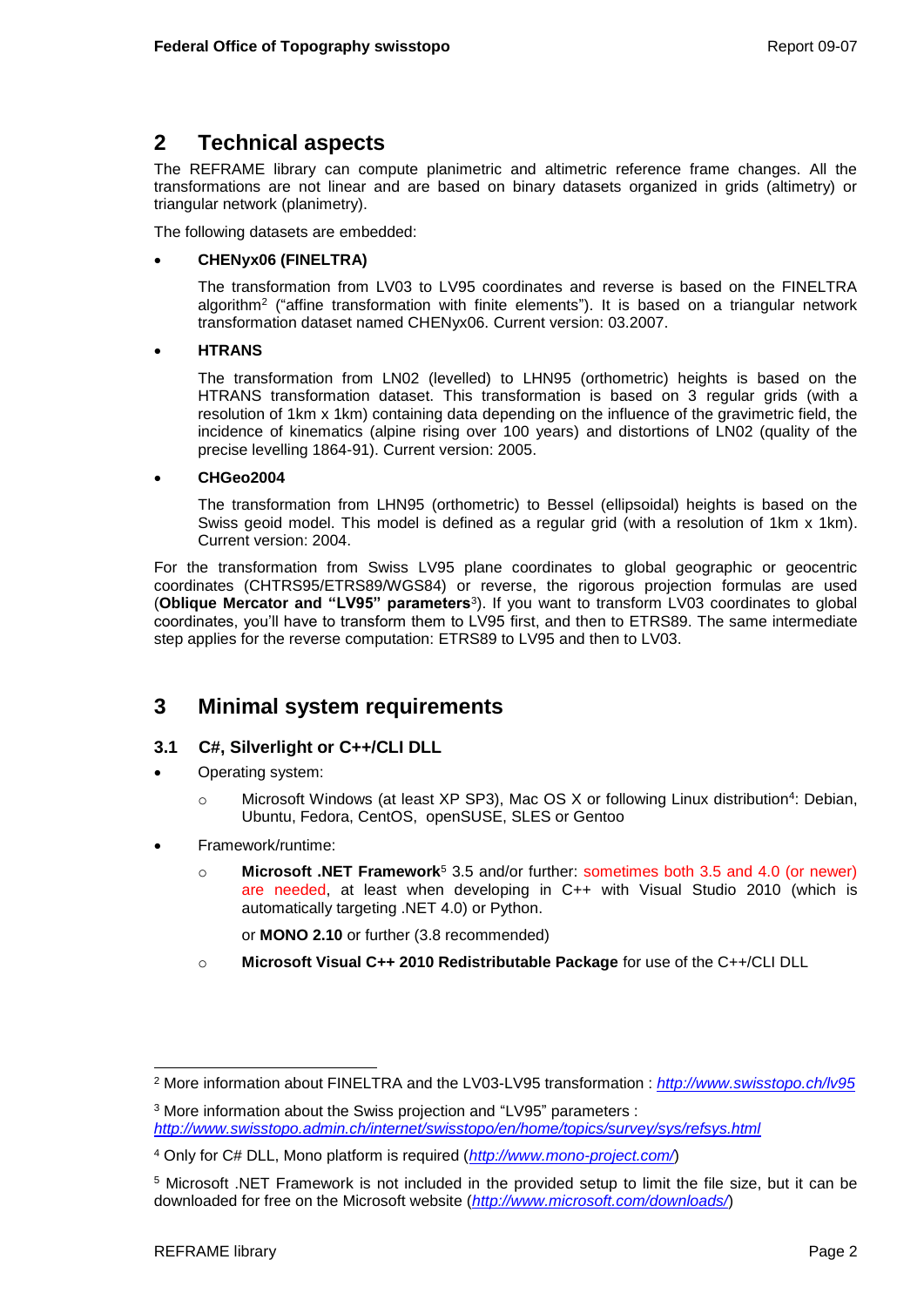# <span id="page-6-0"></span>**3.2 Java archive (JAR)**

- Operating system:
	- $\circ$  Microsoft Windows, Mac OS X, Linux, Solaris, refer to Java system requirements<sup>6</sup>
- Framework/runtime:
	- o **Java 7.0 or 8.0**

# <span id="page-6-1"></span>**4 Package contents**

The REFRAME library package contains this manual, binaries and code samples.

Description of the archive directories:

- **Binaries**
	- o **AnyCPU** Binaries (.NET) for both x86 and x64 architecture ("AnyCPU"). This version of the DLL is not optimized for a specific CPU type and will run on both platforms. Note that some third-party components could not be available for x64 and require a specific x86 compilation (e.g. some database engines).
	- o **COM\_version**
		- **Setup** Windows Installer (.MSI) files for x86 and x64 versions of the COM DLL. Both needed files (binaries) are copied to *%ProgramFiles%\ swisstopo\ReframeDLL*, the type library file (.tlb) is generated and the required entries are added to the Windows registry.
		- **x64** Binaries (COM DLL) for x64 architecture. It doesn't depend on the Windows version but on the target platform of your development. Use this version if you are compiling a x64 application.
		- **x86** Binaries (COM DLL) for x86 architecture. It doesn't depend on the Windows version but on the target platform of your development. Use this version if you are compiling a x86 application. It will also work on x64 platforms.
	- o **Java** Classes package (JAR) compiled for Java 1.6, but compatible with further versions.
	- o **Silverlight** Binary (.NET) for Silverlight applications (client plug-in required).
	- o **x64** Binaries (.NET and C++/CLI wrapper) for x64 architecture. It doesn't depend on the Windows version but on the target platform of your development. Use this version if you are compiling a x64 application.
	- o **x86** Binaries (.NET and C++/CLI wrapper) for x86 architecture. It doesn't depend on the Windows version but on the target platform of your development. Use this version if you are compiling a x86 application. It will also work on x64 platforms.

# **Code\_samples**

o **Config\_for\_specific\_path** Examples of ".exe.config" files which allow to move "swisstopo.reframelib.dll" and "swisstopo.data.dll" files to another location than the application (exe) directory (for .NET/C++ applications). Refer to paragraph [5.1](#page-7-1) for more information about this. o **References** Required REFRAME binaries referenced in the various sample projects.

<sup>6</sup> Minimal system requirements for Java are available on the Java website: *<http://java.com/sysreq>*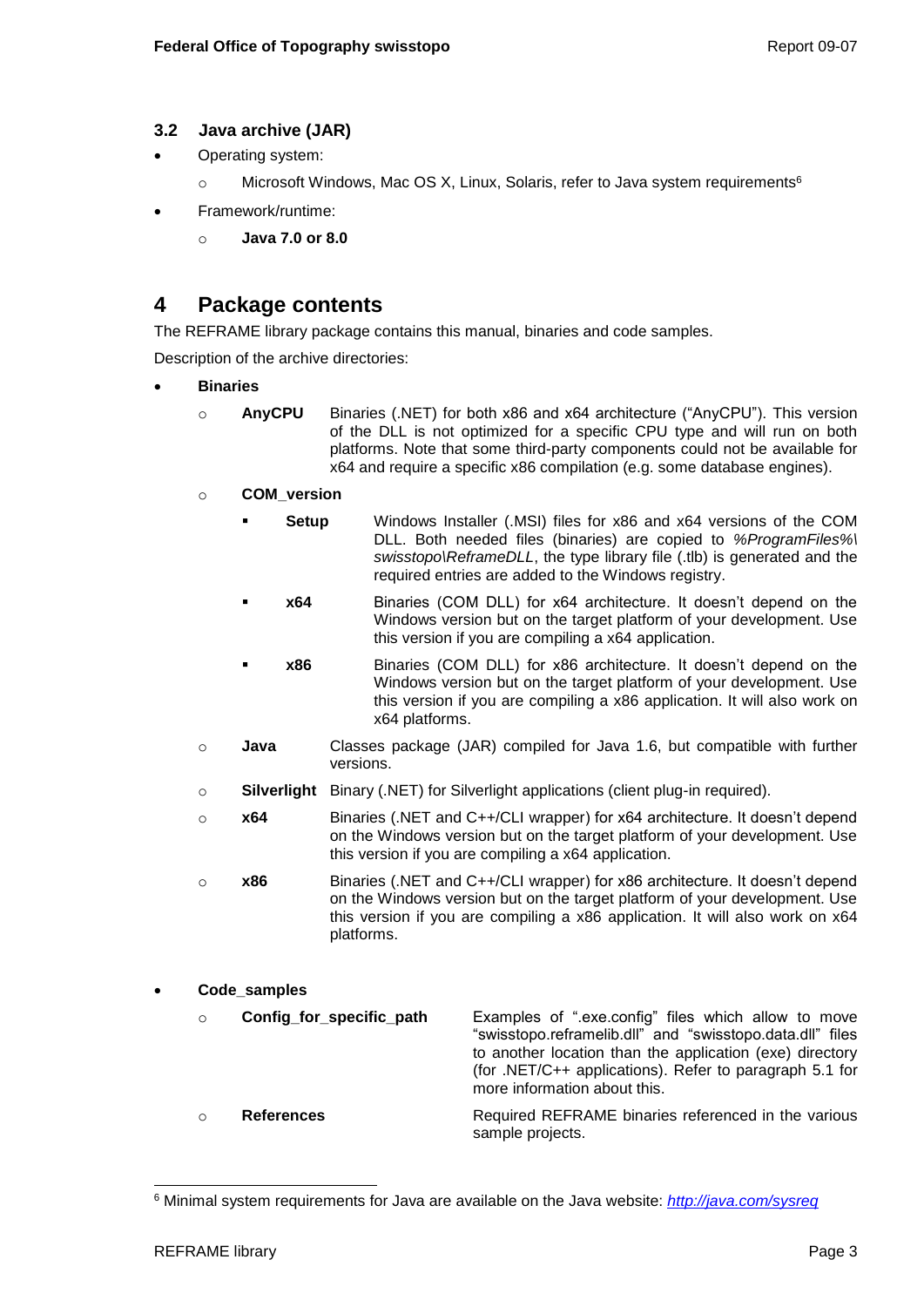- o **ReframeSampleCpp** Native C++ example that uses the C++/CLI wrapper. No registry entry needed.
- o **ReframeSampleCppCom** Native C++ example that uses the COM DLL. REFRAME DLL must have been previously registered in the system (Windows registry).
- o **ReframeSampleCS** C# example (fully .NET application using C# REFRAME binaries)
- o **ReframeSampleJava** Java example.
- o **ReframeSampleSilverlight** Silverlight Web app example.
- o **ReframeSampleVBA** VBA for Microsoft Excel example using the COM DLL. REFRAME DLL must have been previously registered in the system (Windows registry).
- **Documentation** This developer manual (published as swisstopo Report) in PDF format

# <span id="page-7-0"></span>**5 Installation and deployment**

## <span id="page-7-1"></span>**5.1 Use of the managed DLL (for .NET applications)**

You don't need any installation, except the copy of the two necessary DLL files somewhere on your computer or in your project directory (recommended):

- **swisstopo.reframelib.dll** (native C# functions)
- **swisstopo.data.dll** (transformation datasets)

When you compile your application, both files will be automatically copied to the output directory. If you do not want to have these both files in the application directory (where the main exe is), you can create a text file with the same name as the exe and with the ".config" extension, for example "myReframeApp.exe.config" if your application is named "myReframeApp.exe".

It's content must look like:

```
<configuration>
    <runtime>
       <assemblyBinding xmlns="urn:schemas-microsoft-com:asm.v1">
         <probing privatePath="plugins\reframe"/></assemblyBinding>
   \langle / runtime>
</configuration>
```
The attribute "privatePath" must contain the **relative path** to the both DLL files. These files must be "under" (in a subdirectory of) the main exe path.

If you want to choose a **fully independent directory**, you can use the following directive:

```
<configuration>
   \langleruntime\rangle <assemblyBinding xmlns="urn:schemas-microsoft-com:asm.v1">
          <dependentAssembly>
             <assemblyIdentity name="swisstopo.reframelib" 
culture="neutral" publicKeyToken="9ffb35f31e07cf2f"/>
             <codebase version="3.2.0.0"
href="FILE://C://MyPath//swisstopo.reframelib.dll"/>
          </dependentAssembly>
          <dependentAssembly>
             <assemblyIdentity name="swisstopo.data" culture="neutral"
publicKeyToken="ea90158b1bff6de6"/>
             <codebase version="1.1.0.0"
href="FILE://C://MyPath//swisstopo.data.dll"/>
          </dependentAssembly>
```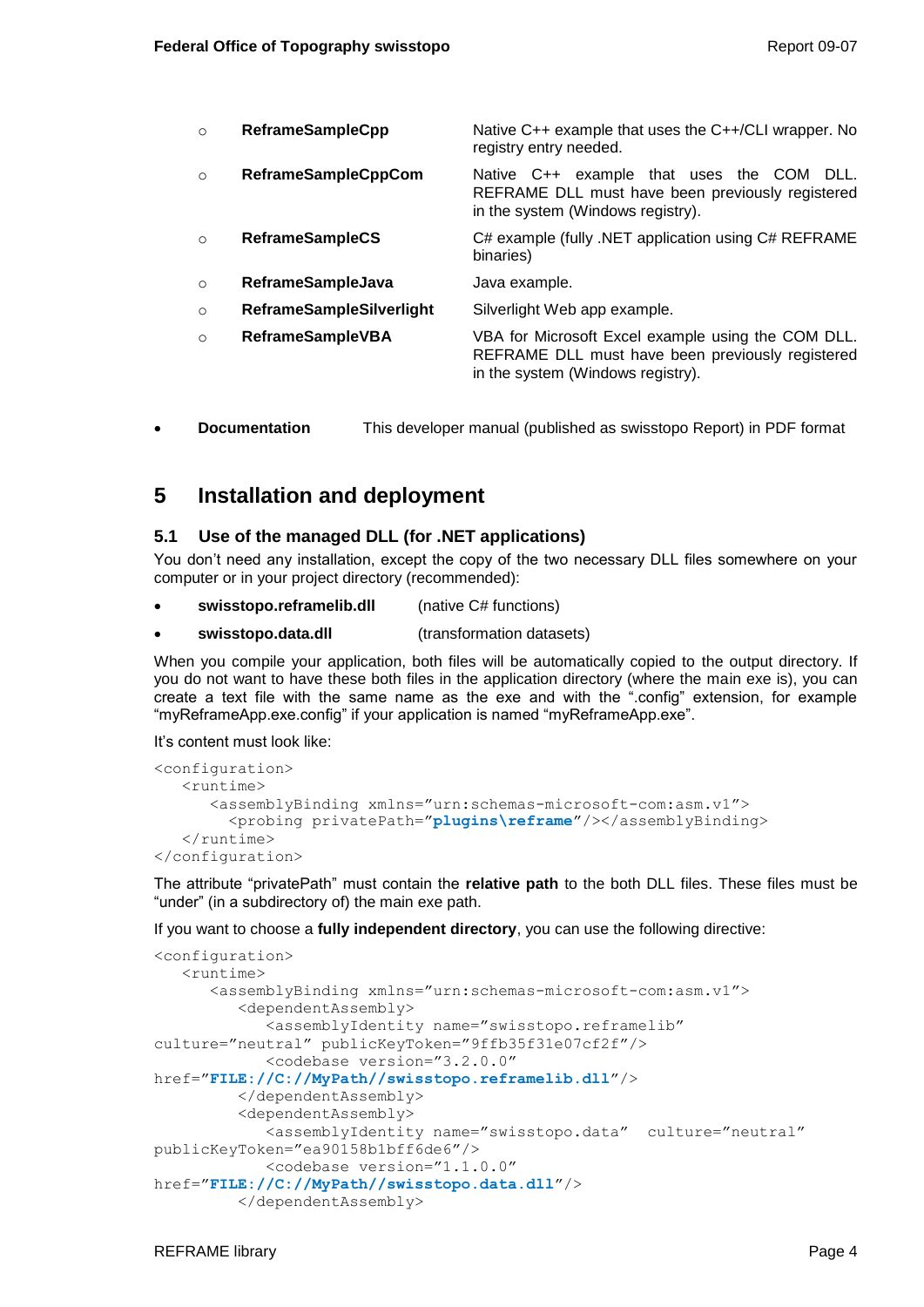</assemblyBinding>  $\langle$ /runtime> </configuration>

Beware that the **full absolute path has to be specified here in both "href" attributes**. When you deploy your application, you will have to build a script or setup that writes these values correctly, relative to the target computer.

## <span id="page-8-0"></span>**5.2 Use of the managed DLL (for ASP.NET web sites)**

You don't need any installation, except the copy of the two necessary DLL files somewhere on the server or in your project directory (recommended):

- **swisstopo.reframelib.dll** (native C# functions)
- **swisstopo.data.dll** (transformation datasets)

Beware that when "shadow copying" technique is enabled, the assemblies are copied form the application directory into a temporary folder (cache). That means that all the DLL files will not be in the same folder any more at runtime, and a "FileNotFoundException" will probably occur because the both files above cannot be found any more.

The easiest way to avoid that is to disable shadow copying. This can be done in the "Web.config" file:

```
<configuration>
    <system.web>
       <hostingEnvironment shadowCopyBinAssemblies="false" />
    </system.web>
</configuration>
```
If you want to choose a **fully independent directory** or if you cannot or don't want to disable the shadow copying, you can use the following directive:

```
<configuration>
    <runtime>
       <assemblyBinding xmlns="urn:schemas-microsoft-com:asm.v1">
          <dependentAssembly>
             <assemblyIdentity name="swisstopo.reframelib" 
culture="neutral" publicKeyToken="9ffb35f31e07cf2f"/>
             <codebase version="3.2.0.0"
href="http://www.mywebsite.com/myprojectfolder/swisstopo.reframelib.dll"/>
          </dependentAssembly>
          <dependentAssembly>
             <assemblyIdentity name="swisstopo.data" culture="neutral"
publicKeyToken="ea90158b1bff6de6"/>
             <codebase version="1.1.0.0" href="
http://www.mywebsite.com/myprojectfolder/swisstopo.data.dll"/>
          </dependentAssembly>
       </assemblyBinding>
   \langle / runtime>
</configuration>
```
# <span id="page-8-1"></span>**5.3 Use of the C++/CLI DLL (for C++ applications)**

You don't need any installation, except a copy of the four necessary DLL files somewhere on your computer or in your build directory (recommended):

- **swisstopo.reframelib.dll** (native C# functions) **swisstopo.data.dll** (transformation datasets) **ReframeLibWrapper.dll** (C++/CLI wrapper functions)
- **ReframeLibWrapper.lib** (Linker input / import library)

In order to compile your application, "ReframeWrapper.lib" must be accessible by the linker (refer to chapter [7](#page-14-0) for details and example) and the three DLL files must be found in the application directory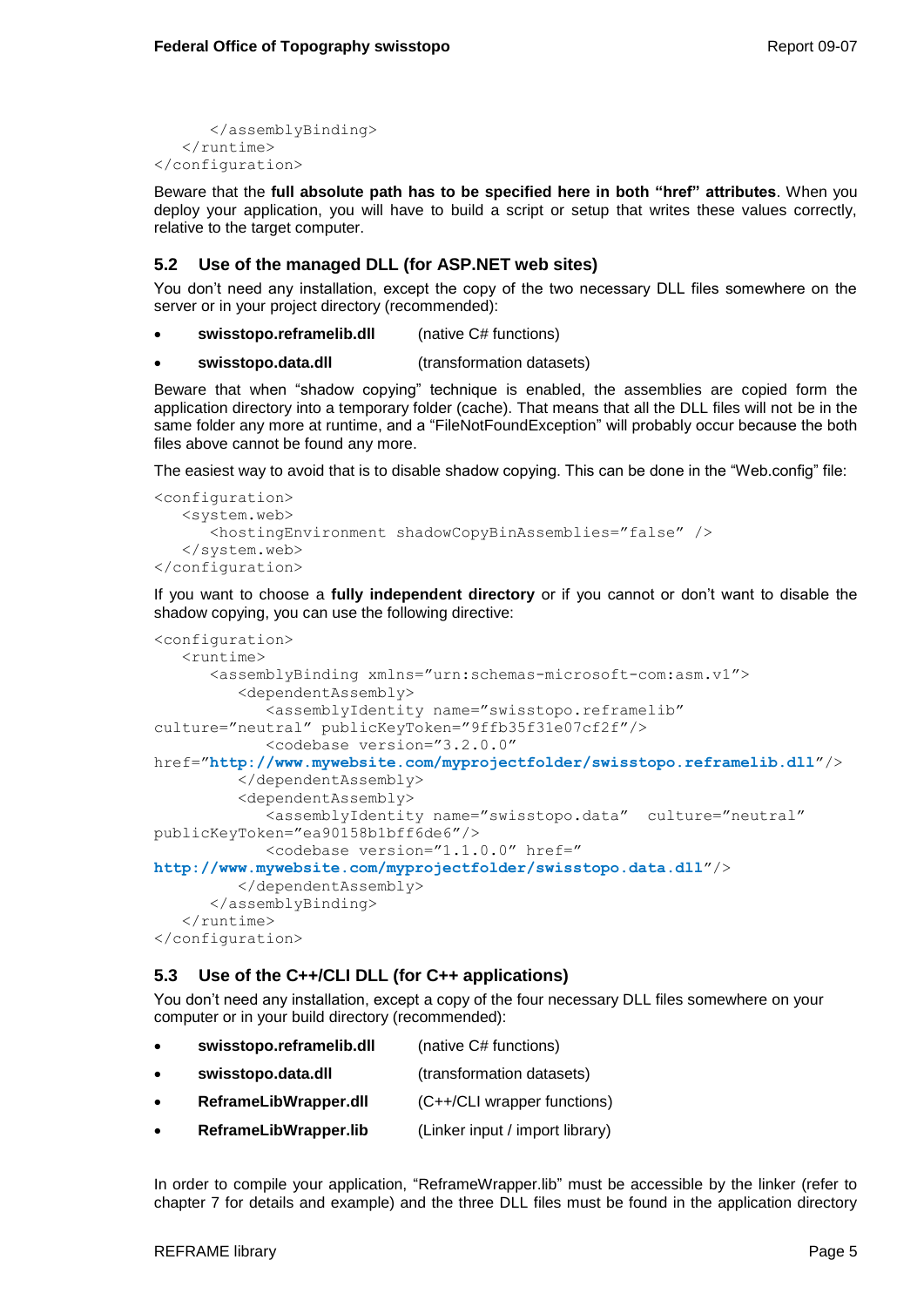("debug" directory after compilation). You unfortunately do have no choice for the "ReframeLibWrapper.dll", unless you rewrite it yourself and integrate it directly in your application (which has to be C++/CLI with Common Language RunTime Support). Both "swisstopo.reframelib.dll" and "swisstopo.data.dll" can be placed in another directory: you have to create a text file with the same name as your exe and with the extension ".config", for example "myReframeApp.exe.config" if your application is named "myReframeApp.exe".

It's content must look like explained in preceding paragraph [5.1.](#page-7-1)

## <span id="page-9-0"></span>**5.4 Use of the COM DLL (for all applications)**

swisstopo delivers a Windows Installer setup which installs all required files and automatically registers the DLL in the system. You just have to execute it and follow the onscreen instructions.

To optimize file size and download time, we didn't integrate neither the Microsoft Windows Installer engine nor the Microsoft Windows .NET Framework. If they aren't already installed on your computer, they will be automatically downloaded<sup>7</sup> and installed.

If you want to create your own distribution or install the DLL on another computer without our setup, or if you are experiencing problems with our setup (e.g. Reframe object cannot be instantiated), you'll have to do as follows:

1. Copy the program library file into the chosen installation directory:

### **swisstopoReframeLib.dll**

2. Register the .NET assembly in the Windows registry by running the following command:

### **regasm swisstopoReframeLib.dll /codebase /tlb**

*Warning: on systems where Microsoft .NET Framework SDK (or Visual Studio) isn't installed (but only the .NET Framework redistributable), you'll have to type the full "regasm" path, e.g. "C:\WINDOWS\Microsoft.NET\Framework\v4.0.30319\regasm.exe …". You will need to specify explicitly "…\Framework64\..." for the 64-bit version.*

*Warning: COM components are identified by unique GUIDs. A component (GUID) can only be registered once on a target system. This means that parallel registrations are not possible. If*  you install the REFRAME DLL twice in two different directories, the latest installed one will *remain in the Windows registry. It will work, but only one DLL will be used for both applications.* 

*A problem can be encountered if a relative path is specified on the registry (what should never be done) or if the latest version is uninstalled and the registry entries are not updated. This will never happen if you always use the official DLL setup delivered.*

*Note: this registration can be done automatically with most of the setup packaging software, as they support natively the "COM Interop" registration.*

- 3. Copy the datasets resource file in the same directory as "swisstopoReframeLib.dll":
	- **swisstopo.data.dll**

## <span id="page-9-1"></span>**5.5 Use of the Silverlight DLL (for Web applications)**

You don't need any installation, except the copy of the necessary DLL file in your project directory:

**swisstopo.reframelibSl.dll** (native C# functions and transformation datasets)

When you compile your application, this file will be automatically copied to the output directory.

On the client computer (final user), the free Silverlight **plug-in**, only available for some Web browsers, will be required.

l They also can be obtained through the Windows Update service or downloaded manually : <http://www.microsoft.com/downloads>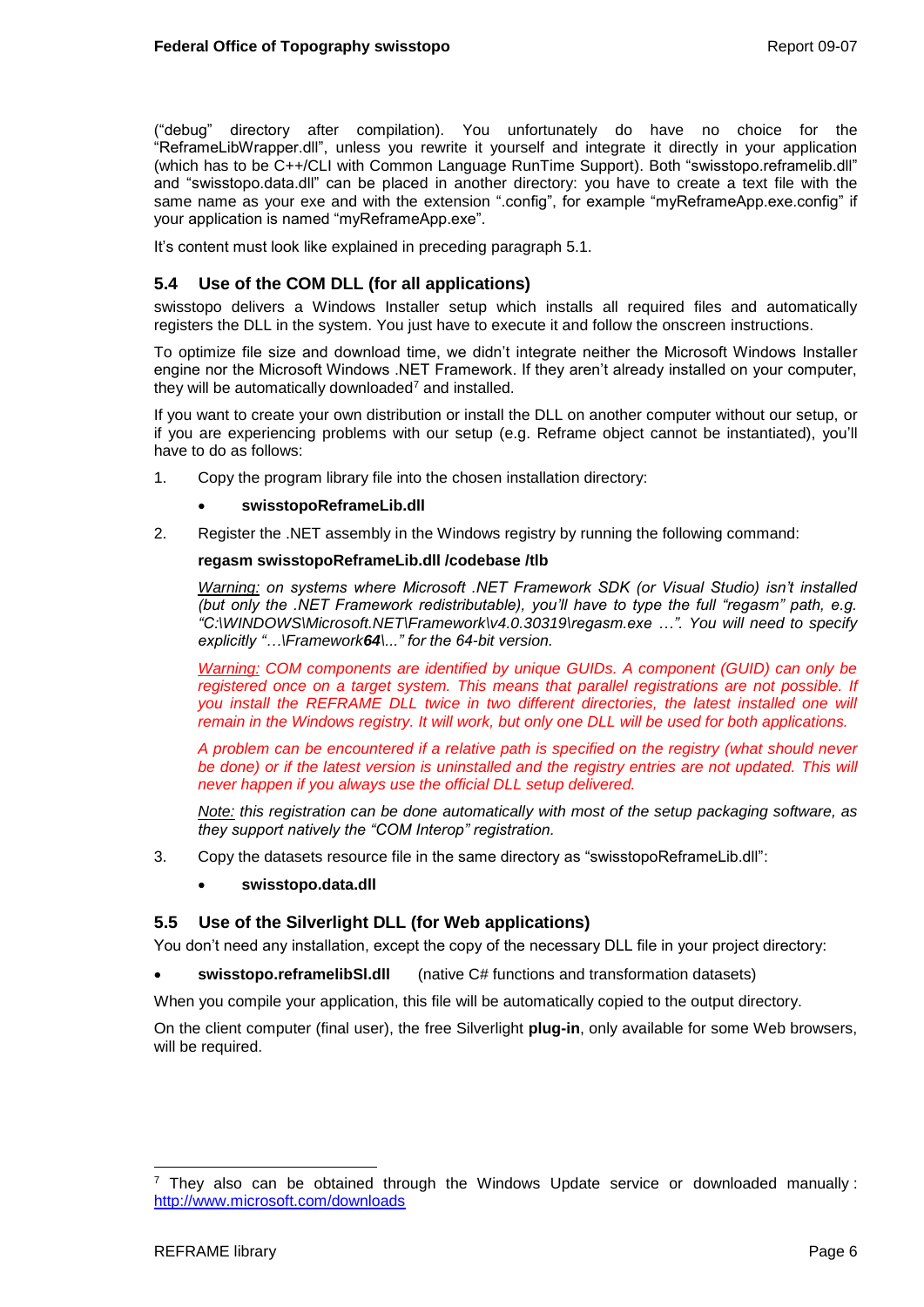# <span id="page-10-0"></span>**5.6 Use of the Java classes (for Java desktop or Web applications)**

You don't need any installation, except an import of the provided JAR file in your project:

**reframeLib.jar** (native Java functions and transformation datasets)

This Java archive contains all required classes and also the transformation datasets (binary files that are embedded in "swisstopo.data.dll" for .NET version).

For a further deployment of our application, you will have to distribute this JAR file with your application and add it to the **classpath**.

# <span id="page-10-4"></span><span id="page-10-1"></span>**6 Using the managed DLL in .NET applications (e.g. C#)**

## <span id="page-10-2"></span>**6.1 Main class**

The REFRAME DLL main class is named "**Reframe**" and is defined in the namespace "**swisstopo.geodesy.reframe**".

The only one constructor takes no argument:

public Reframe()

## <span id="page-10-3"></span>**6.2 Distinct types (enum)**

- **PlanimetricFrame** (for use with "ComputeReframe" function):
	- o **LV03\_Military** = 0 Swiss plane (military) coordinates LV03 (CH1903), EPSG code 21781
	- o **LV95** = 1 Swiss plane coordinates LV95 (CH1903+), EPSG code 2056
	- o **LV03\_Civil** = 2 Swiss civil coordinates LV03C-G (CH1903), EPSG code 21782
- **AltimetricFrame** (for use with "ComputeReframe" function):
	- $\circ$  **LN02** = 0

National levelling network LN02 (levelled heights)

- o **LHN95 = 1** National height network LHN95 (orthometric heights on geoid "CHGeo2004")
- o **Ellipsoid = 2** Ellipsoidal heights on Bessel 1841 (CH1903/CH1903+) or GRS80 (ETRS89)
- o **CHGeo98 = 3** Preliminary orthometric heights (on geoid "CHGeo98")
- **ProjectionChange** (for use with "ComputeGpsref" function):
	- o **ETRF93GeocentricToLV95** = 0 Transformation of geocentric coordinates ETRF93 (ETRS89) [m] into Swiss plane coordinates LV95 (CH1903+) [m]
	- o **ETRF93GeographicToLV95** = 1 Transformation of geographic coordinates ETRF93 (ETRS89) [°] into Swiss plane coordinates LV95 (CH1903+) [m]
	- o **LV95ToETRF93Geocentric** = 2 Transformation of Swiss plane coordinates LV95 (CH1903+) [m] into geocentric coordinates ETRF93 (ETRS89) [m]
	- o **LV95ToETRF93Geographic** = 3 Transformation of Swiss plane coordinates LV95 (CH1903+) [m] into geographic coordinates ETRF93 (ETRS89) [m]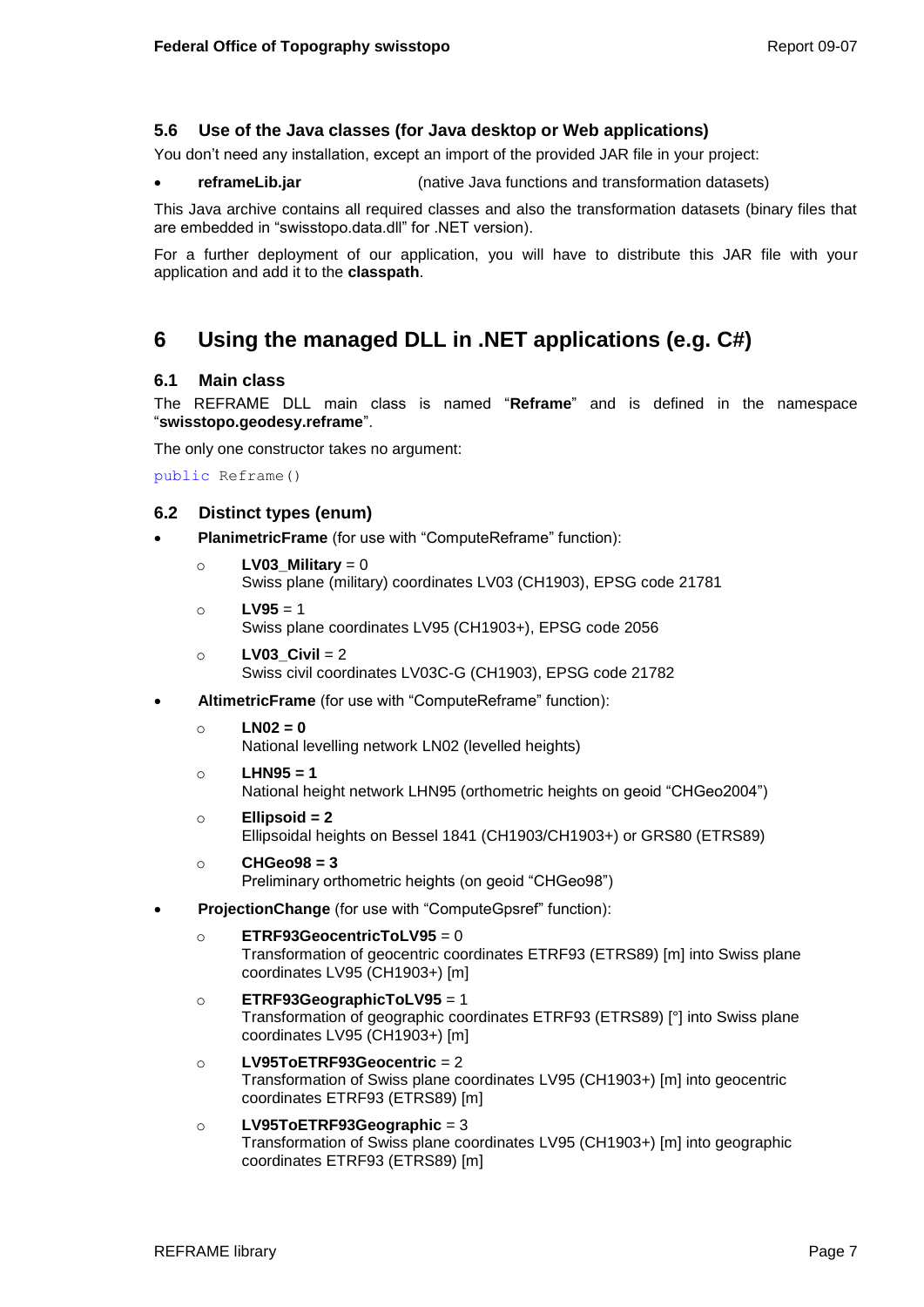## <span id="page-11-0"></span>**6.3 Methods and returns**

### **ComputeGpsref**:

Transformation of Swiss plane coordinates LV95 and ellipsoidal heights on Bessel to global geographic or geocentric CHTRS95/ETRS89/WGS84 coordinates and ellipsoidal heights on GRS80, or reverse.

### **ComputeReframe**:

Transformation of Swiss plane coordinates LV03 to LV95 or reverse, and transformations between Swiss levelled heights LN02, orthometric heights LHN95 and ellipsoidal heights on Bessel.

## *ComputeGpsref*

This method takes 4 arguments:

```
void ComputeGpsref(ref double east_x_lon, ref double north_y_lat, 
                   ref double height_z, 
                   ProjectionChange transformation);
```
## 1. **east\_x\_lon:**

Swiss LV95 easting coordinate in meters [m], CHTRS95/ETRS89/WGS84 geocentric X coordinate in meters [m] or CHTRS95/ETRS89/WGS84 geographic longitude  $(\lambda)$  in decimal degrees [°]. This argument is passed by reference, which means that the input value is replaced by the output coordinate after the processing.

## 2. **north\_y\_lat:**

Swiss LV95 northing coordinate in meters [m], CHTRS95/ETRS89/WGS84 geocentric Y coordinate in meters [m] or CHTRS95/ETRS89/WGS84 geographic latitude  $(\varphi)$  in decimal degrees [°]. This argument is passed by reference, which means that the input value is replaced by the output coordinate after the processing.

#### 3. **height\_z:**

Ellipsoidal Height in meters [m], on Bessel 1841 if input values are Swiss plane coordinates in LV95, on GRS80 if input values are global coordinates in CHTRS95/ETRS89/WGS84. This argument is passed by reference, which means that the input value is replaced by the output height after the processing.

## 4. **transformation:**

A constant (distinct type) that defines the transformation to compute (input and output reference frames). Refer to paragraph [6.2,](#page-10-3) under "**ProjectionChange**", for possible values.

#### **This method does not return any value**.

**It something fails, an exception is thrown.** For example:

- ArgumentOutOfRangeException: Input coordinates are not LV95 (transformation from LV95 to ETRF93)
	- Exception: General unmanaged exception. It should never happen, but it is strongly recommended to catch it to avoid unexpected results, for example because of an incompatible system.

The exception message gives more information about the error.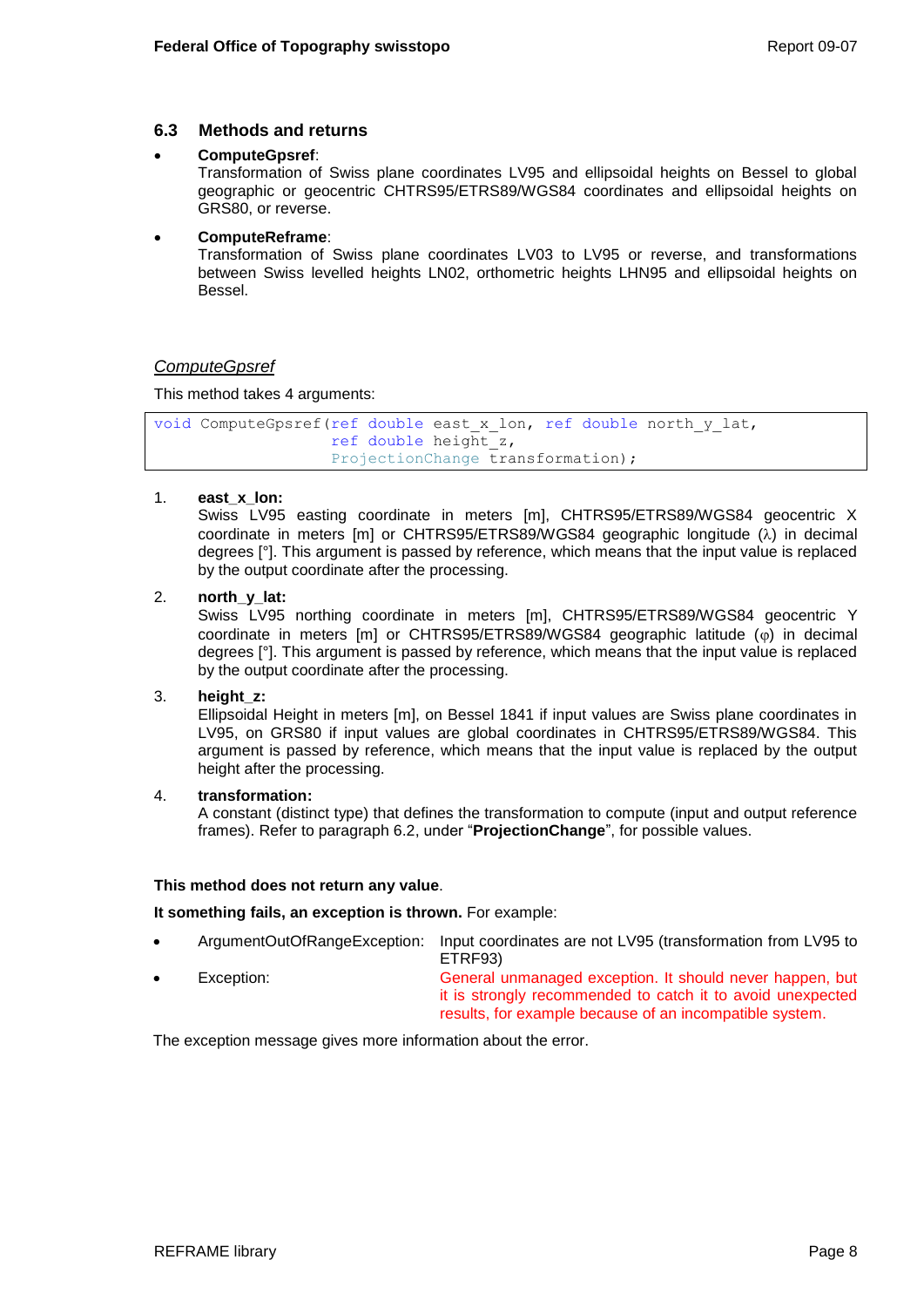## *ComputeReframe*

This method takes 7 arguments:

bool ComputeReframe(ref double east, ref double north, ref double height, PlanimetricFrame plaFrameIn, PlanimetricFrame plaFrameOut, AltimetricFrame altFrameIn, AltimetricFrame altFrameOut)

#### 1. **east:**

Easting coordinate in meters [m]. This argument is passed by reference, which means that the input value is replaced by the output coordinate after the processing.

#### 2. **north:**

Northing coordinate in meters [m]. This argument is passed by reference, which means that the input value is replaced by the output coordinate after the processing.

#### 3. **height:**

Height in meters [m]. This argument is passed by reference, which means that the input value is replaced by the output height after the processing.

#### 4. **plaFrameIn:**

The planimetric reference frame of your source data. Refer to paragraph [6.2,](#page-10-3) under "**PlanimetricFrame**", for possible values.

#### 5. **plaFrameOut:**

The planimetric reference frame of your destination data. Refer to paragraph [6.2,](#page-10-3) under "**PlanimetricFrame**", for possible values.

#### *6.* **altFrameIn:**

The altimetric reference frame of your source data. Refer to paragraph [6.2,](#page-10-3) under "**AltimetricFrame**", for possible values.

#### 7. **altFrameOut:**

The altimetric reference frame of your destination data. Refer to paragraph [6.2,](#page-10-3) under "**AltimetricFrame**", for possible values.

#### **This method returns a boolean value**:

- **true**: Transformation successfully executed with the standard method (CHENyx06/FINELTRA) without any exception. Input point is in the official Swiss TLM<sup>8</sup> perimeter.
- **false**: Transformation performed with a constant shift of +/- 2'000'000.000 m east and +/- 1'000'000.000 m north, because the input coordinates are outside the official Swiss TLM perimeter.

#### **It something fails, an exception is thrown.** For example:

- ArgumentOutOfRangeException: Altimetry could not be transformed, because input coordinates are outside HTRANS or CHENyx06 official Swiss TLM perimeter.
- FileNotFoundException: Transformation dataset files resource not found. Check if the file "swisstopo.data.dll" is available.
- FileLoadException: Transformation dataset files resource could not be loaded. Check if the file "swisstopo.data.dll" is available and valid. Exception: General unmanaged exception. It should never happen, but it is strongly recommended to catch it to avoid unexpected results, for example because of an incompatible system.

The exception message gives more information about the error.

l <sup>8</sup> Topographic Landscape Model. Extent: emin=460'000 nmin=42'000 emax=868'000 nmax=322'000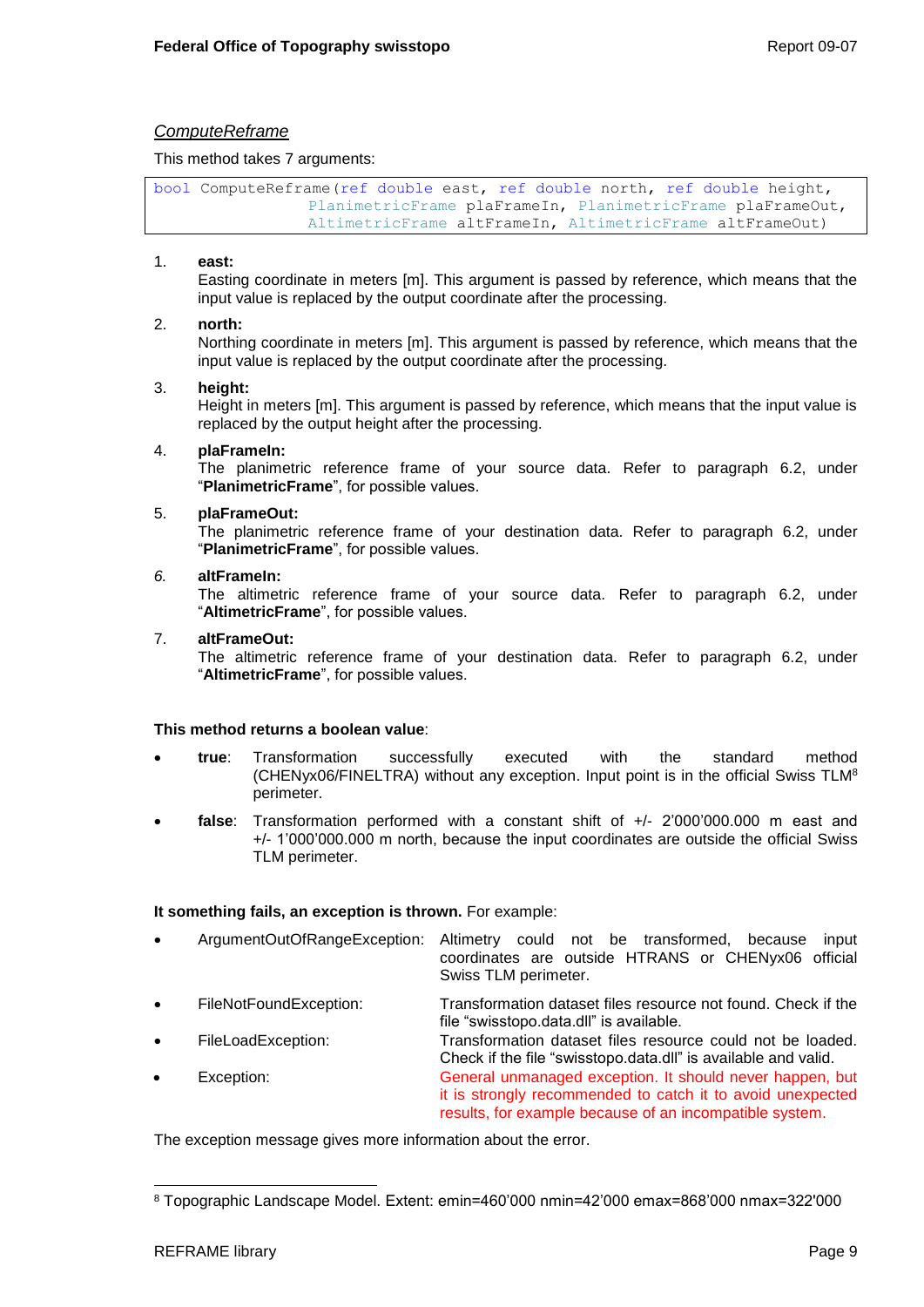Note: for a planimetric transformation LV03↔LV95, if the input point is outside the CHENyx06 triangular network (= outside the official swiss TLM perimeter), no exception is thrown because the transformation is officially defined as a translation of +/- 2'000'000 m and +/- 1'000'000 m. **You can get this information with the return value however**.

# <span id="page-13-0"></span>**6.4 Code sample in C# .NET**

Before you can use the DLL, you have to add a reference to "**swisstopo.reframelib.dll**" in your .NET project. The namespace is "swisstopo.geodesy.reframe".

Example of C# code:

```
// Reference to the REFRAME DLL 
using swisstopo.geodesy.reframe;
…
// Instantiate a Reframe object
Reframe refnameObj = new Reframe();
// Input coordinates: read in a file, got from a textbox, 
// or obtained through another method or library...
double c1 = 601000.0; // East in LV03
double c2 = 197500.0; // North in LV03
double c3 = 555.0; // Usual height (LN02)
// Transform LV03 coordinates to LV95 and LN02 height to Bessel
try
{
    bool outsideChenyx06 = 
           !reframeObj.ComputeReframe(ref c1, ref c2, ref c3,
                             Reframe.PlanimetricFrame.LV03 Military,
                             Reframe.PlanimetricFrame.LV95,
                              Reframe.AltimetricFrame.LN02,
                              Reframe.AltimetricFrame.Ellipsoid);
    // If outsideChenyx06==true a warning must perhaps be done!
    // c1, c2 and c3 now contain transformed coordinates...
    … // TODO
}
catch (ArgumentOutOfRangeException e)
{
     // Coordinates outside Swiss TLM perimeter: 
     // => height transformation impossible
    … // TODO
}
catch (FileNotFoundException e)
{
     // swisstopo.data.dll not found in app/dll directory
    … // TODO
}
catch (FileLoadException e)
{
     // swisstopo.data.dll could not be read or is corrupted
    … // TODO
}
```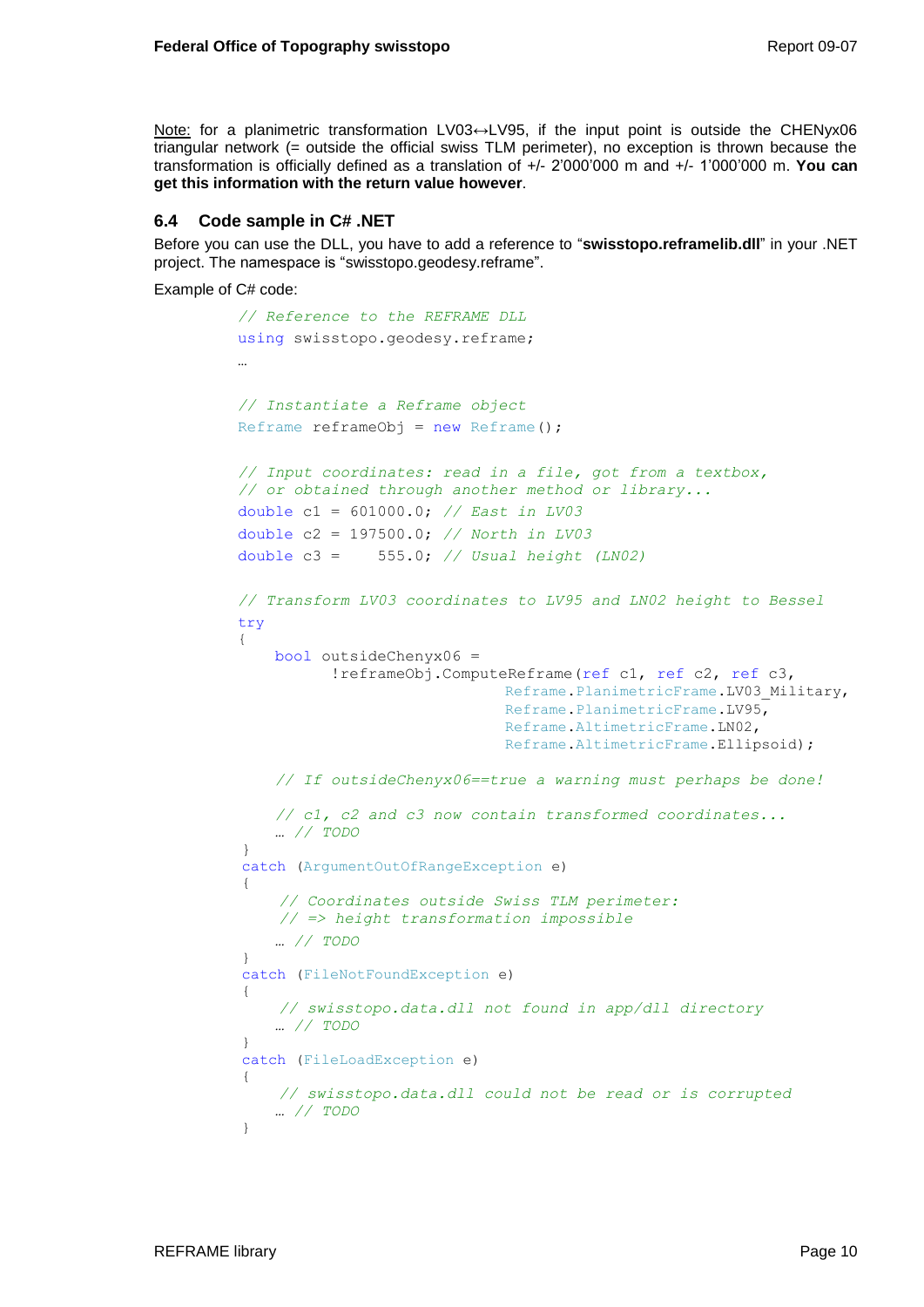```
catch (Exception)
{
     // other exception
   … // TODO
}
```
After this code, c1 (east in LV95) = 2601000.030 m, c2 (north in LV95) = 1197500.037 m and c3 (ellipsoidal height on Bessel) = 554.335 m.

```
// Succession of the first part above
// Transform LV95 coordinates to ETRS89 longitude/latitude
// and ellipsoidal height on Bessel to GRS80
try
{
     reframeObj.ComputeGpsref(ref c1, ref c2, ref c3, 
                   Reframe.ProjectionChange.LV95ToETRF93Geographic);
    // c1, c2 and c3 now contain transformed coordinates...
    … // TODO
}
catch (Exception)
{
     // exception
}
```
After this code, c1 (longitude) = 7.451764 °, c2 (latitude) = 46.928595 ° and c3 (ellipsoidal height on  $GRS80$ ) = 604.004 m.

# <span id="page-14-0"></span>**7 Using the C++/CLI DLL in .C++ applications**

## <span id="page-14-1"></span>**7.1 Main class**

The REFRAME main class is the same in C++ as in .NET: a C++/CLI wrapper has been written to allow access from a native C++ application.

Refer to chapter [0](#page-10-4) above for more information about the .NET library.

# <span id="page-14-2"></span>**7.2 Wrapper functions and import library**

The  $C#$  DLL can be accessed from  $C++$  through a  $C++/CLI<sup>9</sup>$  wrapper. To be able to use this component in a C++ application, you have to link the file "ReframeLibWrapper.lib". Details and examples can be found below (paragraph [7.6\)](#page-17-0).

The wrapper class is named "ReframeWrapper".

## <span id="page-14-3"></span>**7.3 Native header**

To be able to access REFRAME types and methods, you need a C++ header which links the C++/CLI component (see above) and contains distinct types (constants) and class and methods declarations.

An example file is delivered with the REFRAME DLL package an is also printed below (paragraph [7.6\)](#page-17-0).

l <sup>9</sup> "Common Language Infrastructure" is a language specification intended to supersede Managed extensions for C++, which allowed C++ code to be targeted by the Common Language Runtime (CLR). CLR is the virtual machine component of Microsoft's .NET framework.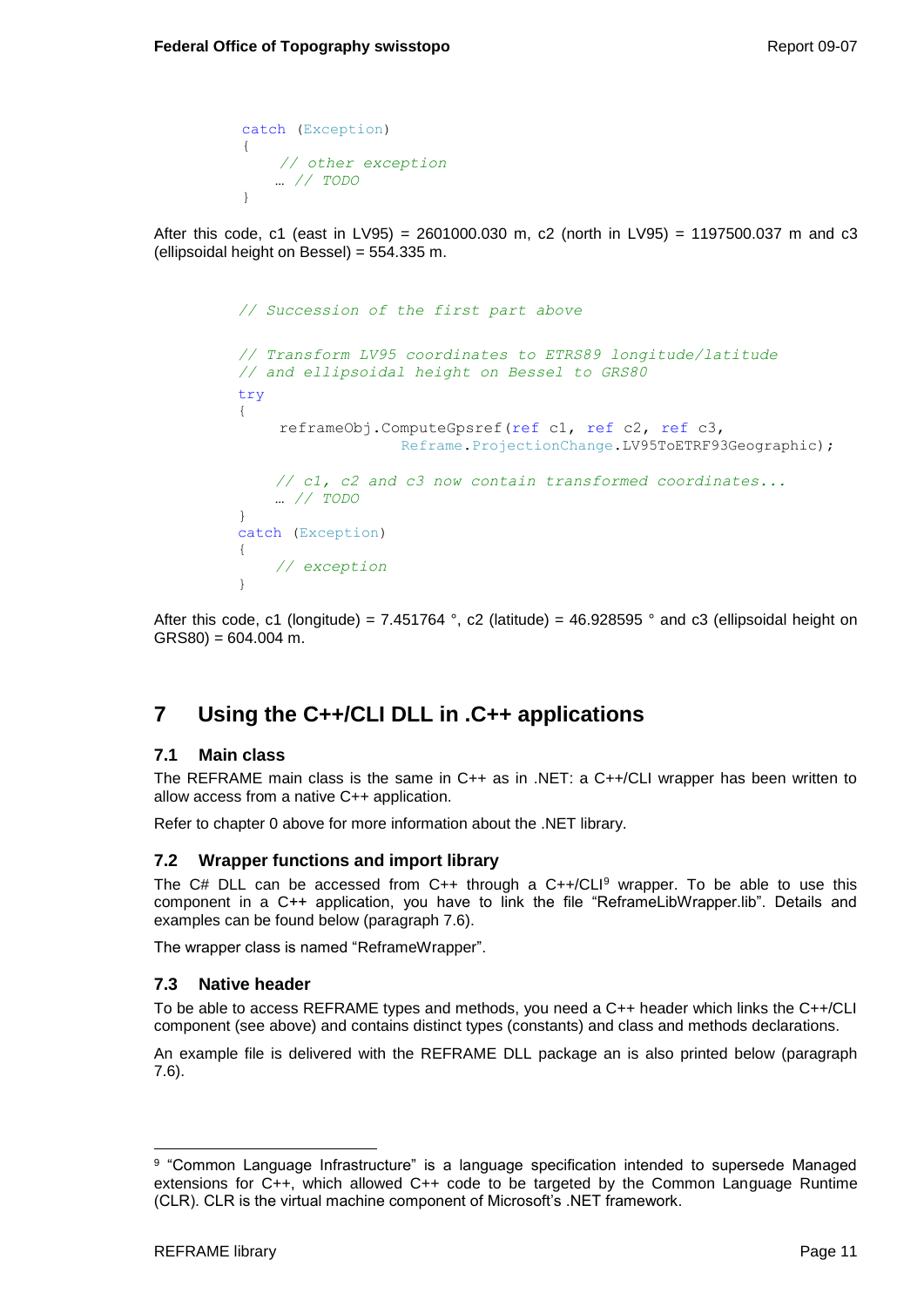# <span id="page-15-0"></span>**7.4 Distinct types (enum)**

## **ReframeWrapper**

- o Planimetric frames for use with "ComputeReframe" function:
	- **LV03\_Military** =  $0$ Swiss plane (military) coordinates LV03 (CH1903), EPSG code 21781
	- $LV95 = 1$ Swiss plane coordinates LV95 (CH1903+), EPSG code 2056
	- **LV03\_Civil** = 2 Swiss civil coordinates LV03C-G (CH1903), EPSG code 21782
- o Altimetric frames for use with "ComputeReframe" function:
	- **LN02** = 0 National levelling network LN02 (levelled heights)
	- $LHM95 = 1$ National height network LHN95 (orthometric heights on geoid "CHGeo2004")
	- **Ellipsoid** = 2 Ellipsoidal heights on Bessel 1841 (CH1903/CH1903+) or GRS80 (ETRS89)
	- **CHGeo98** = 3 Preliminary orthometric heights (on geoid "CHGeo98")
- o Local↔global transformations for use with "ComputeGpsref" function:
	- **ETRF93GeocentricToLV95** = 0 Transformation of geocentric coordinates ETRF93 (ETRS89) [m] into Swiss plane coordinates LV95 (CH1903+) [m]
	- **ETRF93GeographicToLV95** = 1 Transformation of geographic coordinates ETRF93 (ETRS89) [°] into Swiss plane coordinates LV95 (CH1903+) [m]
	- **LV95ToETRF93Geocentric** = 2 Transformation of Swiss plane coordinates LV95 (CH1903+) [m] into geocentric coordinates ETRF93 (ETRS89) [m]
		- **LV95ToETRF93Geographic** = 3 Transformation of Swiss plane coordinates LV95 (CH1903+) [m] into geographic coordinates ETRF93 (ETRS89) [m]

# <span id="page-15-1"></span>**7.5 Methods and returns**

# **ComputeGpsref**:

Transformation of Swiss plane coordinates LV95 and ellipsoidal heights on Bessel to global geographic or geocentric CHTRS95/ETRS89/WGS84 coordinates and ellipsoidal heights on GRS80, or reverse.

**ComputeReframe**:

Transformation of Swiss plane coordinates LV03 to LV95 or reverse, and transformations between Swiss levelled heights LN02, orthometric heights LHN95 and ellipsoidal heights on Bessel.

## *ComputeGpsref*

This method takes 4 arguments:

```
void ComputeGpsref(ref double east x lon, ref double north y lat,
                   ref double height_z, 
                   ProjectionChange transformation);
```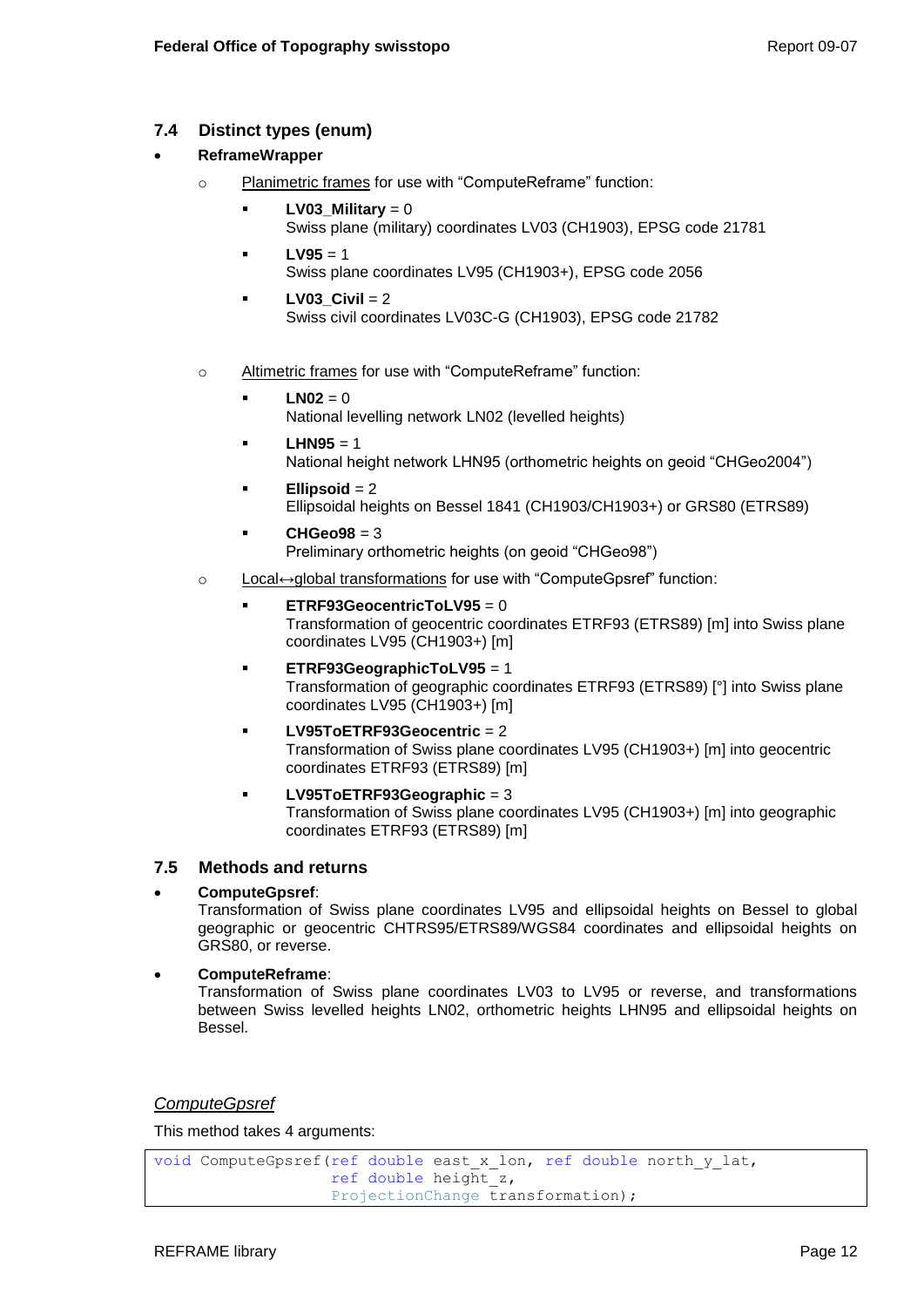## 1. **east\_x\_lon:**

Swiss LV95 easting coordinate in meters [m], CHTRS95/ETRS89/WGS84 geocentric X coordinate in meters [m] or CHTRS95/ETRS89/WGS84 geographic longitude  $(\lambda)$  in decimal degrees [°]. This argument is passed by reference, which means that the input value is replaced by the output coordinate after the processing.

## 2. **north\_y\_lat:**

Swiss LV95 northing coordinate in meters [m], CHTRS95/ETRS89/WGS84 geocentric Y coordinate in meters [m] or CHTRS95/ETRS89/WGS84 geographic latitude  $(\varphi)$  in decimal degrees [°]. This argument is passed by reference, which means that the input value is replaced by the output coordinate after the processing.

### 3. **height\_z:**

Ellipsoidal Height in meters [m], on Bessel 1841 if input values are Swiss plane coordinates in LV95, on GRS80 if input values are global coordinates in CHTRS95/ETRS89/WGS84. This argument is passed by reference, which means that the input value is replaced by the output height after the processing.

#### 4. **transformation:**

A constant (distinct type) that defines the transformation to compute (input and output reference frames). Refer to paragraph [6.2,](#page-10-3) under "**ProjectionChange**", for possible values.

### **This method does not return any value**.

**It something fails, a runtime error (std::runtime\_error) which contains an error description is thrown**.

It is strongly recommended to catch runtime errors to avoid unexpected results.

The runtime error message ("what()" method) gives more information about the error.

## *ComputeReframe*

This method takes 7 arguments:

```
bool ComputeReframe(ref double east, ref double north, ref double height,
                PlanimetricFrame plaFrameIn, PlanimetricFrame plaFrameOut,
                AltimetricFrame altFrameIn, AltimetricFrame altFrameOut)
```
#### 1. **east:**

Easting coordinate in meters [m]. This argument is passed by reference, which means that the input value is replaced by the output coordinate after the processing.

#### 2. **north:**

Northing coordinate in meters [m]. This argument is passed by reference, which means that the input value is replaced by the output coordinate after the processing.

3. **height:** 

Height in meters [m]. This argument is passed by reference, which means that the input value is replaced by the output height after the processing.

#### 4. **plaFrameIn:**

The planimetric reference frame of your source data. Refer to paragraph [6.2,](#page-10-3) under "**PlanimetricFrame**", for possible values.

#### 5. **plaFrameOut:**

The planimetric reference frame of your destination data. Refer to paragraph [6.2,](#page-10-3) under "**PlanimetricFrame**", for possible values.

#### *6.* **altFrameIn:**

The altimetric reference frame of your source data. Refer to paragraph [6.2,](#page-10-3) under "**AltimetricFrame**", for possible values.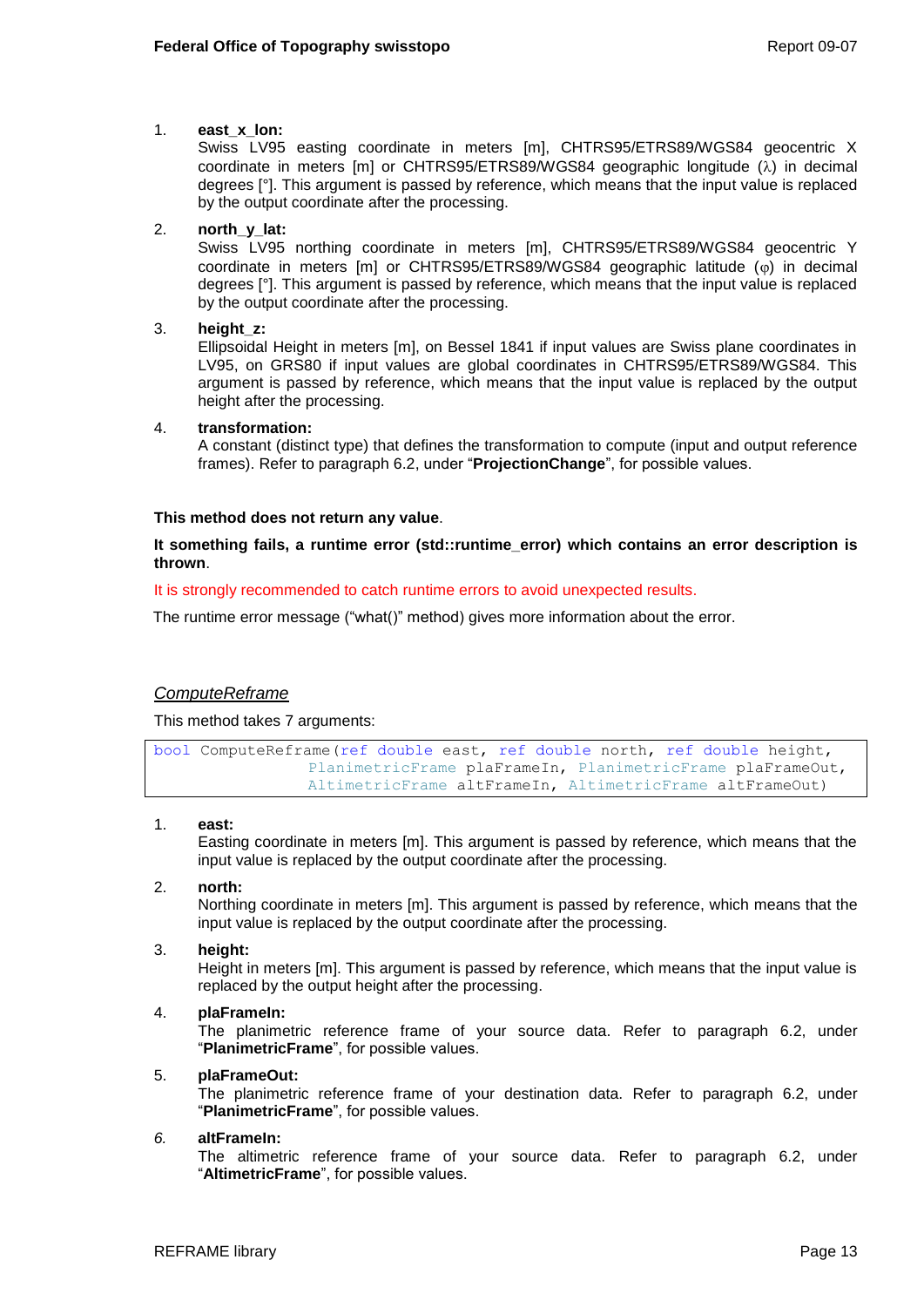#### 7. **altFrameOut:**

The altimetric reference frame of your destination data. Refer to paragraph [6.2,](#page-10-3) under "**AltimetricFrame**", for possible values.

#### **This method returns a boolean value**:

- **true**: Transformation successfully executed with the standard method (CHENyx06/FINELTRA) without any exception. Input point is in the official swiss TLM perimeter.
- **false**: Transformation performed with a constant shift of +/- 2'000'000.000 m east and +/- 1'000'000.000 m north, because the input coordinates are outside the official swiss TLM perimeter.

**It something fails, a runtime error (std::runtime\_error) which contains an error description is thrown**.

It is strongly recommended to catch runtime errors to avoid unexpected results.

The runtime error message ("what()" method) gives more information about the error.

*Note: for a planimetric transformation LV03↔LV95, if the input point is outside the CHENyx06 triangular network (= outside the official swiss TLM perimeter), no runtime error is thrown because the transformation is officially defined as a translation of +/- 2'000'000 m and +/- 1'000'000 m. You can get this information with the return value however.*

If you try to compute both planimetric and altimetric transformation, you will get a runtime error, because the height transformation is undefined for a point which is outside the transformation grids.

## <span id="page-17-0"></span>**7.6 Code sample in native C++**

Before you can use the DLL, you have to link the "**swisstopo.reframelib.dll**". First of all, "swisstopo.reframelib.lib" must be found in the debug output directory or its path must be given to the linker. In Microsoft Visual Studio, this can be done for example in the project properties, under "**Configuration Properties > Linker > General**". Add the path under "**Additional Library Directories**".

In a header file, you will then be able to link the REFRAME library with a pragma comment:

#pragma comment(lib, "ReframeLibWrapper.lib")

In the same header, you can either link the C+++ ReframeWrapper header which is delivered with the other binaries or recreate it by yourself.

Example of C++ header (e.g. "myHeader.h") with REFRAME references:

#include "ReframeWrapper.h" #pragma comment(lib, "ReframeLibWrapper.lib")

Example of C++ header (e.g. "myHeader.h") with LIB link and DLL import in the same file:

#pragma comment(lib, "ReframeLibWrapper.lib") class declspec(dllimport) ReframeWrapper {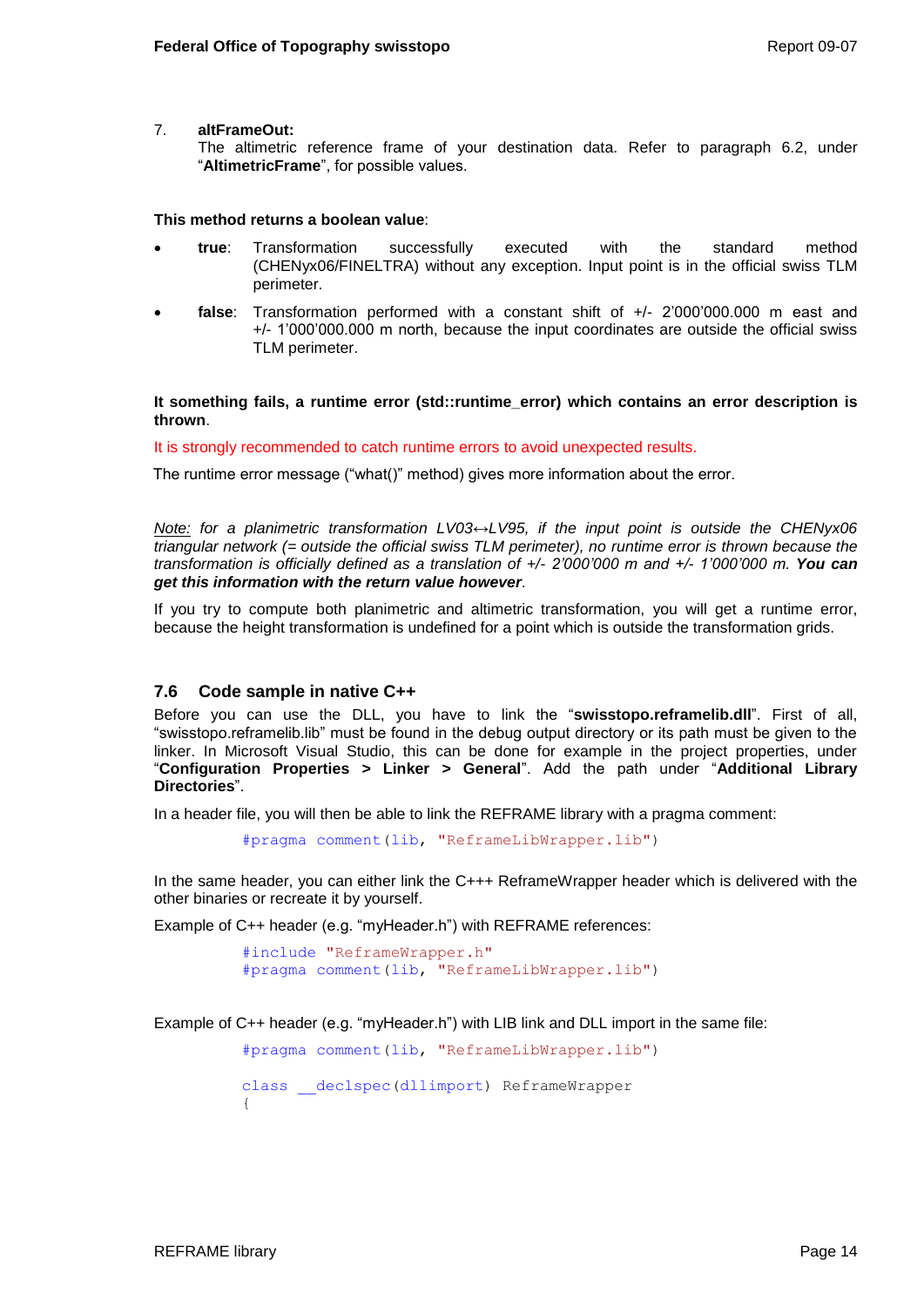```
public:
  // Enums / reference frames
  enum PlanimetricFrame
  {
        LV03 Military = 0,LV95 = 1,
        LV03 Civil = 2,
  };
  enum AltimetricFrame
  {
        LNO2 = 0,
        LHN95 = 1,
        Ellipsoid = 2,
        CHGeo98 = 3};
  enum ProjectionChange
  {
        ETRF93GeocentricToLV95 = 0,
        ETRF93GeographicToLV95 = 1,
        LV95ToETRF93Geocentric = 2,
        LV95ToETRF93Geographic = 3
  };
  // Initialization
  ReframeWrapper();
  virtual ~ReframeWrapper();
  // Methods
  bool ComputeReframe(double &east, double &north, 
        double &height, PlanimetricFrame plaFrameIn, 
        PlanimetricFrame plaFrameOut, AltimetricFrame altFrameIn,
        AltimetricFrame altFrameOut);
  void ComputeGpsref(double &east_x_lon, double &north_y_lat,
        double &height z, ProjectionChange transformation);
private:
  // Pointer to REFRAME library object
  void* m_pReframeClr;
};
```
Example of C++ source file:

```
// Header containing REFRAME link/interface
#include "myHeader.h<sup>10"</sup>
// Create a REFRAME object
ReframeWrapper reframeLibObj;
// Input coordinates: read in a file, got from a textbox, 
// or obtained through another method or library...
double c1 = 601000.0; // East in LV03
double c2 = 197500.0; // North in LV03
double c3 = 555.0; // Usual height (LN02)
```
l <sup>10</sup> The header file must be defined in the form of one of the both header samples above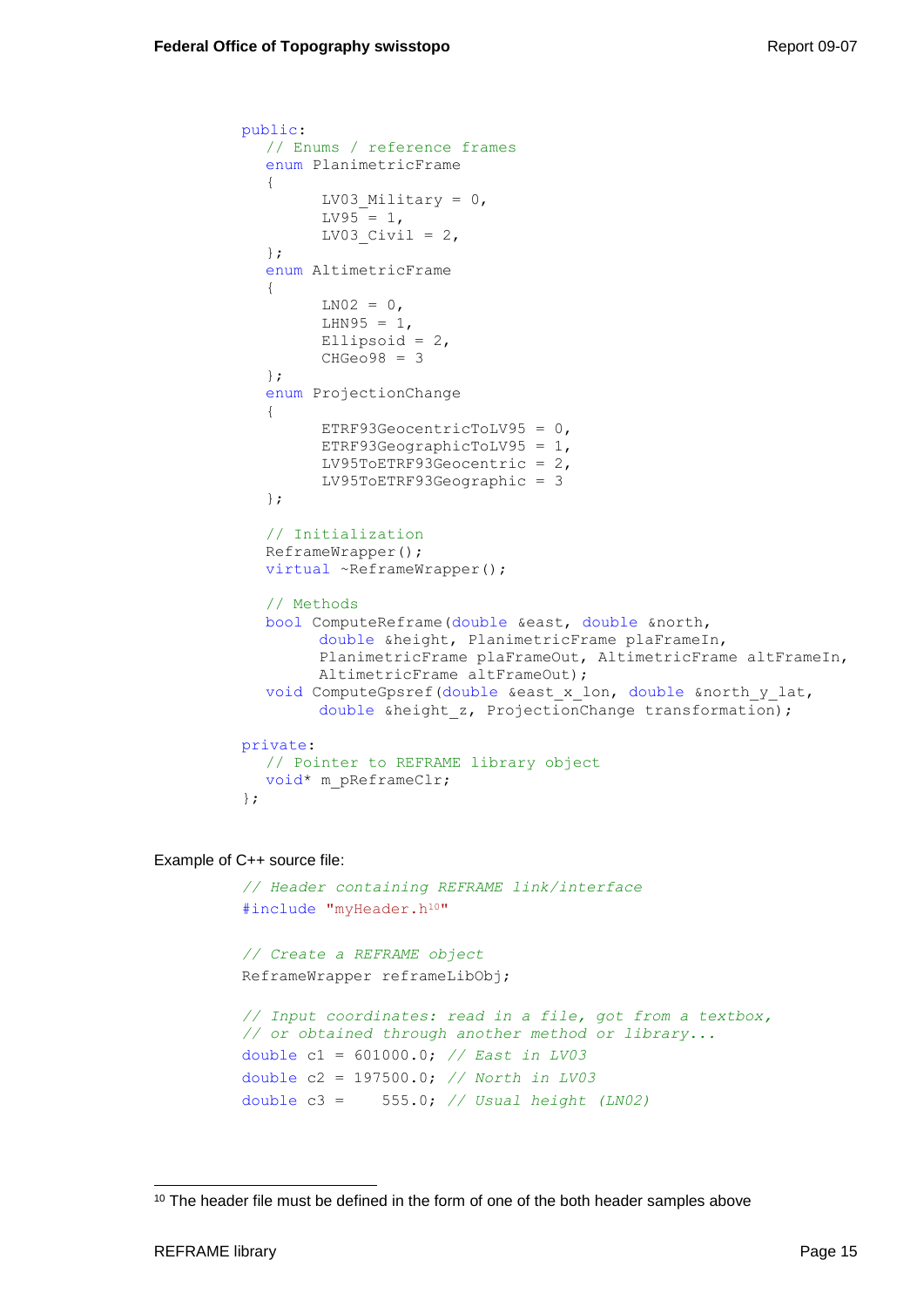```
// Transform LV03 coordinates to LV95 and LN02 height to Bessel
try
{
   bool outsideChenyx06 = !reframeLibObj.ComputeReframe(
             c1, c2, c3, 
             ReframeWrapper::LV03_Military, ReframeWrapper::LV95,
             ReframeWrapper::LN02, ReframeWrapper::Ellipsoid);
   // c1, c2 and c3 now contain transformed coordinates...
   … // TODO
}
catch (std::runtime_error ex)
{
   // error: refer to ex.what() for more information
   … // TODO
}
catch (…)
{
   // unmanaged error, e.g. DLL cannot be loaded
   … // TODO
}
```
After this code, c1 (east in LV95) = 2601000.030 m, c2 (north in LV95) = 1197500.037 m and c3 (ellipsoidal height on Bessel) = 554.335 m.

```
// Succession of the first part above
// Transform LV95 coordinates to ETRS89 longitude/latitude
// and ellipsoidal height on Bessel to GRS80
try
{
   reframeLibObj.ComputeGpsref(c1, c2, c3, 
             ReframeWrapper:: ETRF93GeographicToLV95);
   // c1, c2 and c3 now contain transformed coordinates...
   … // TODO
}
catch (std:: runtime error ex)
{
   // error: refer to ex.what() for more information
   … // TODO
}
```
After this code, c1 (longitude) = 7.451764 °, c2 (latitude) = 46.928595 ° and c3 (ellipsoidal height on  $GRS80$ ) = 604.004 m.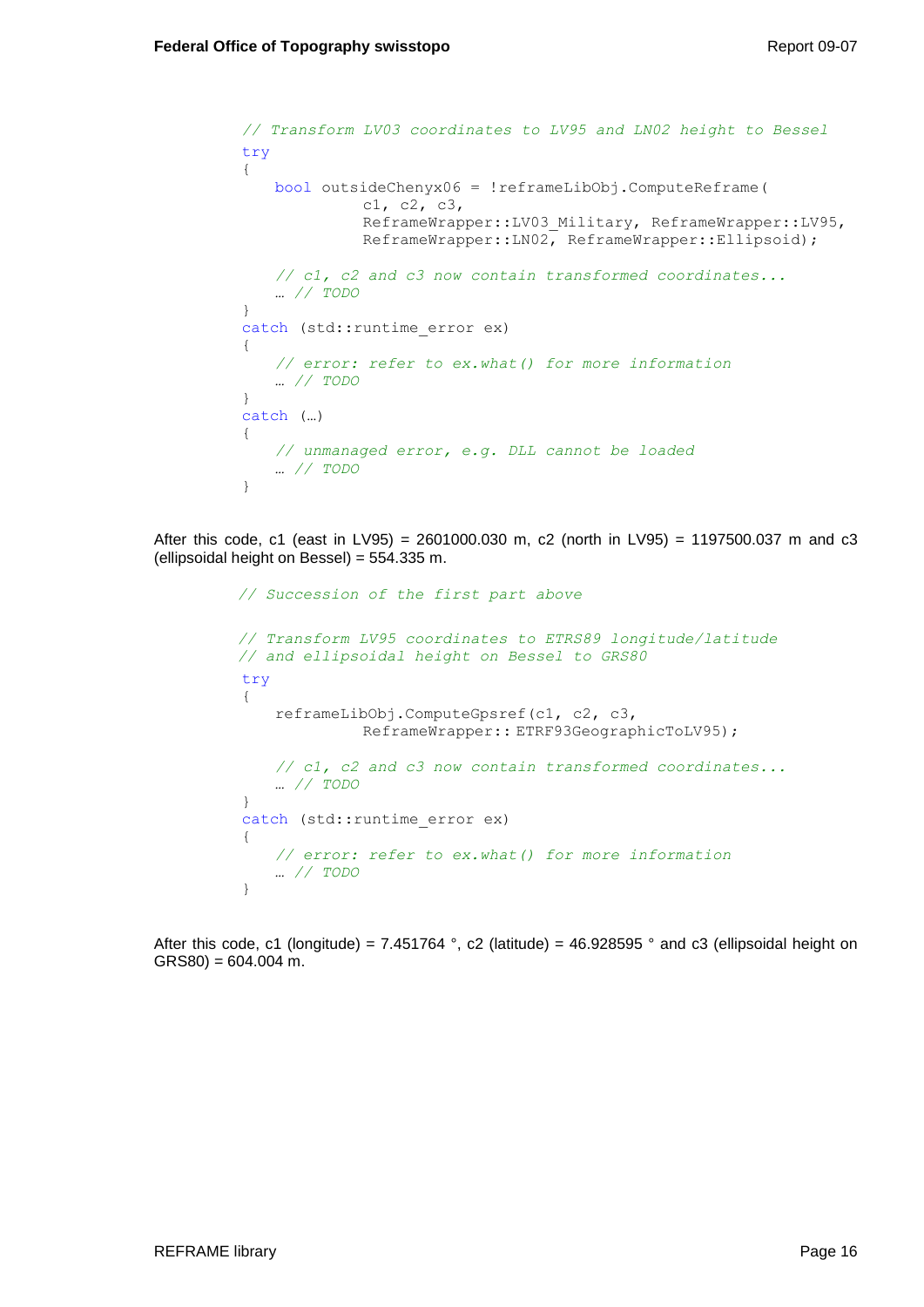# <span id="page-20-0"></span>**8 Using the COM version**

## <span id="page-20-1"></span>**8.1 Introduction**

Microsoft COM (Component Object Model) technology enables software components to communicate on Windows operating systems. COM objects can be created and used with a variety of programming languages. For example, the REFRAME COM DLL has been tested with the following programming languages:

- C#<sup>11</sup> (Microsoft Visual Studio.NET)
- C++ (Microsoft Visual Studio)
- Visual Basic for Applications (Microsoft Office)
- Pascal (Borland Delphi)
- Python (Python 2.7 with comtypes<sup>12</sup> package or Python.NET)

## <span id="page-20-2"></span>**8.2 Warning**

This version of the REFRAME DLL is pretty old and has initially been developed with minimal techniques and data types to ensure and maximal compatibility with applications, programming languages and architectures. The main advantage is that the library is easy to use, no special declaration or header are needed and there is no special prerequisite (except Microsoft .NET framework).

A big disadvantage is that distinct types/enumerations have not been used and the **function calls have to be done with codes (integer flags)**. It is the same for the function returns: **an integer code is given back to indicate if the processing was ok or not. No exception is throw**.

# <span id="page-20-3"></span>**8.3 Main class**

The REFRAME DLL main class is named "**Reframe**" and is accessible through an interface named "**IReframe**".

The only one constructor takes no argument:

public Reframe()

# <span id="page-20-4"></span>**8.4 Methods and returns**

The "reframeLib" class contains three public methods:

**ComputeGpsref**:

Transformation of Swiss plane coordinates LV95 and ellipsoidal heights on Bessel to global geographic or geocentric CHTRS95/ETRS89/WGS84 coordinates and ellipsoidal heights on GRS80, or reverse.

**ComputeReframe**:

Transformation of Swiss plane coordinates LV03 to LV95 or reverse, and transformations between Swiss levelled heights LN02, orthometric heights LHN95 and ellipsoidal heights on Bessel.

 **SetDatasetsDir**: **This method has been deprecated** and should not be used any more, except on very special configurations or for test purposes.

## *ComputeGpsref*

l <sup>11</sup> It is not really useful and recommended to work with COM in .NET, because the REFRAME DLL is a C# native library and can be accessed directly in .NET environment.

<sup>12</sup> Reframe class cannot be accessed directly without COM, because the REFRAME DLL is not a standard C library, but a mixed C++ and C# library. Comtypes allows to implement or call COM interfaces in pure Python:<https://pypi.python.org/pypi/comtypes>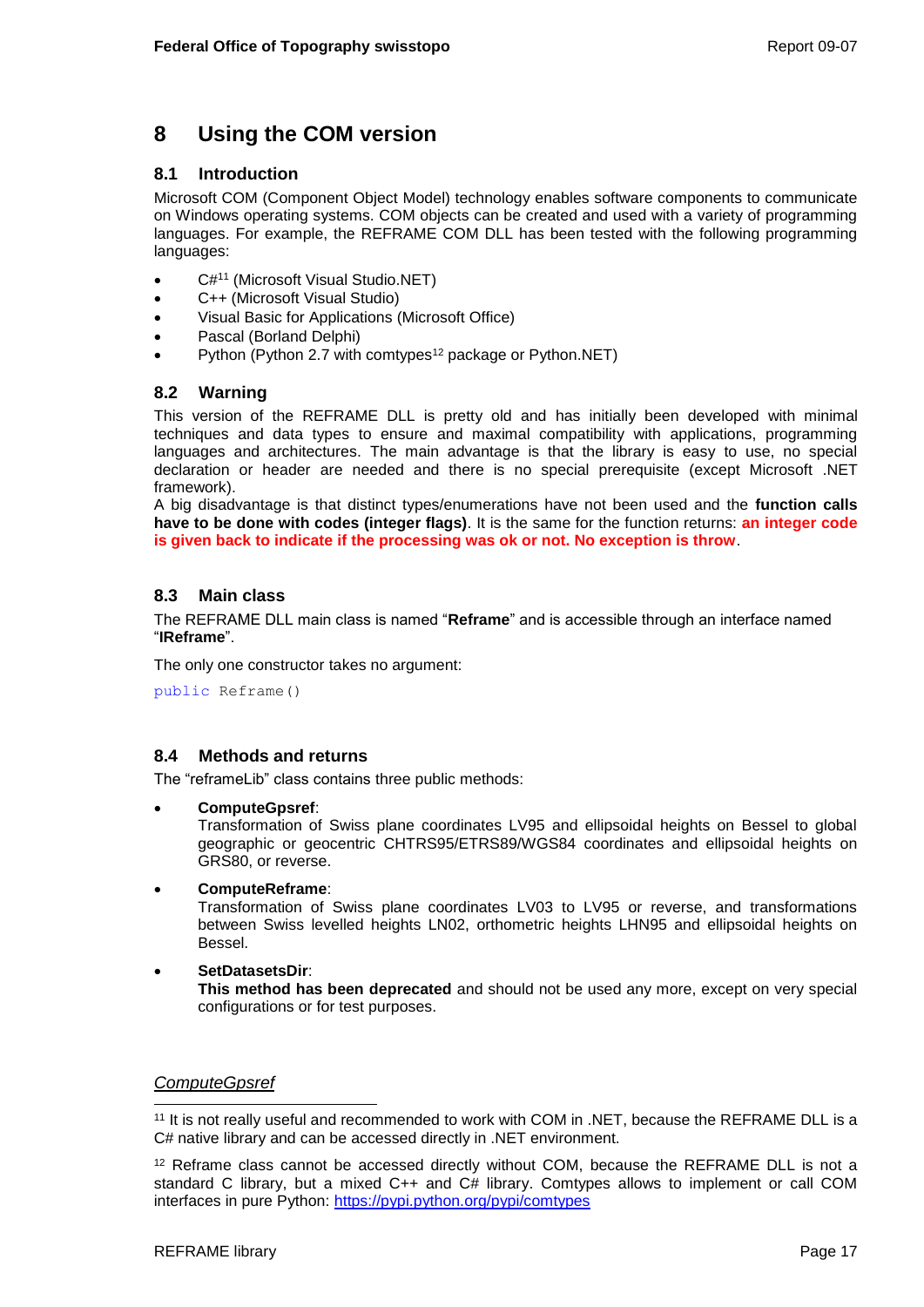This method needs 4 arguments:

```
int ComputeGpsref(ref double east_x_lon, ref double north_y_lat, 
                   ref double height_z, 
                   int flag);
```
### 1. **east\_x\_lon:**

Swiss LV95 easting coordinate in meters [m], CHTRS95/ETRS89/WGS84 geocentric X coordinate in meters  $[m]$  or CHTRS95/ETRS89/WGS84 geographic longitude  $(\lambda)$  in decimal degrees [°]. This argument is passed by reference, which means that the input value is replaced by the output coordinate after the processing.

### 2. **north\_y\_lat:**

Swiss LV95 northing coordinate in meters [m], CHTRS95/ETRS89/WGS84 geocentric Y coordinate in meters  $[m]$  or CHTRS95/ETRS89/WGS84 geographic latitude  $(\varphi)$  in decimal degrees [°]. This argument is passed by reference, which means that the input value is replaced by the output coordinate after the processing.

#### 3. **height\_z:**

Ellipsoidal Height in meters [m], on Bessel 1841 if input values are Swiss plane coordinates in LV95, on GRS80 if input values are global coordinates in CHTRS95/ETRS89/WGS84. This argument is passed by reference, which means that the input value is replaced by the output height after the processing.

### 4. **flag:**

A code that defines the transformation to compute (input and output reference frames). Available choices:

- 0: Global geocentric coordinates (CHTRS95/ETRS89/WGS84) and height on GRS80  $\rightarrow$  Swiss plane coordinates LV95 (CH1903+) and height on Bessel 1841
- 1: Global geographic coordinates (CHTRS95/ETRS89/WGS84) and height on GRS80  $\rightarrow$  Swiss plane coordinates LV95 (CH1903+) and height on Bessel 1841
- 2: Swiss plane coordinates LV95 (CH1903+) and height on Bessel 1841  $\rightarrow$  Global geocentric coordinates (CHTRS95/ETRS89/WGS84) and height on GRS80
- 3: Swiss plane coordinates LV95 (CH1903+) and height on Bessel 1841  $\rightarrow$  Global geographic coordinates (CHTRS95/ETRS89/WGS84) and height on GRS80

**This method returns an integer value**, a code which reports if the transformation was done successfully, or describes the error if not:

- 1: Computation successfully executed: the coordinates passed by reference have been updated with the new output values
- -1: Error: coordinates are outside the official Swiss TLM<sup>13</sup> perimeter (invalid input coordinates)
- -2: Error: unsupported value for "flag" argument (only "0", "1", "2" or "3" are allowed)

It is strongly recommended to check this value, because no exception will be thrown. If you ignore this code, your are not able to know if the DLL results are correct!

It is important to catch exceptions anyway, to be able to detect if the DLL could not be loaded and a Reframe object could not be instantiated, for example.

l <sup>13</sup> Topographic Landscape Model. Extent: emin=460'000 nmin=42'000 emax=868'000 nmax=322'000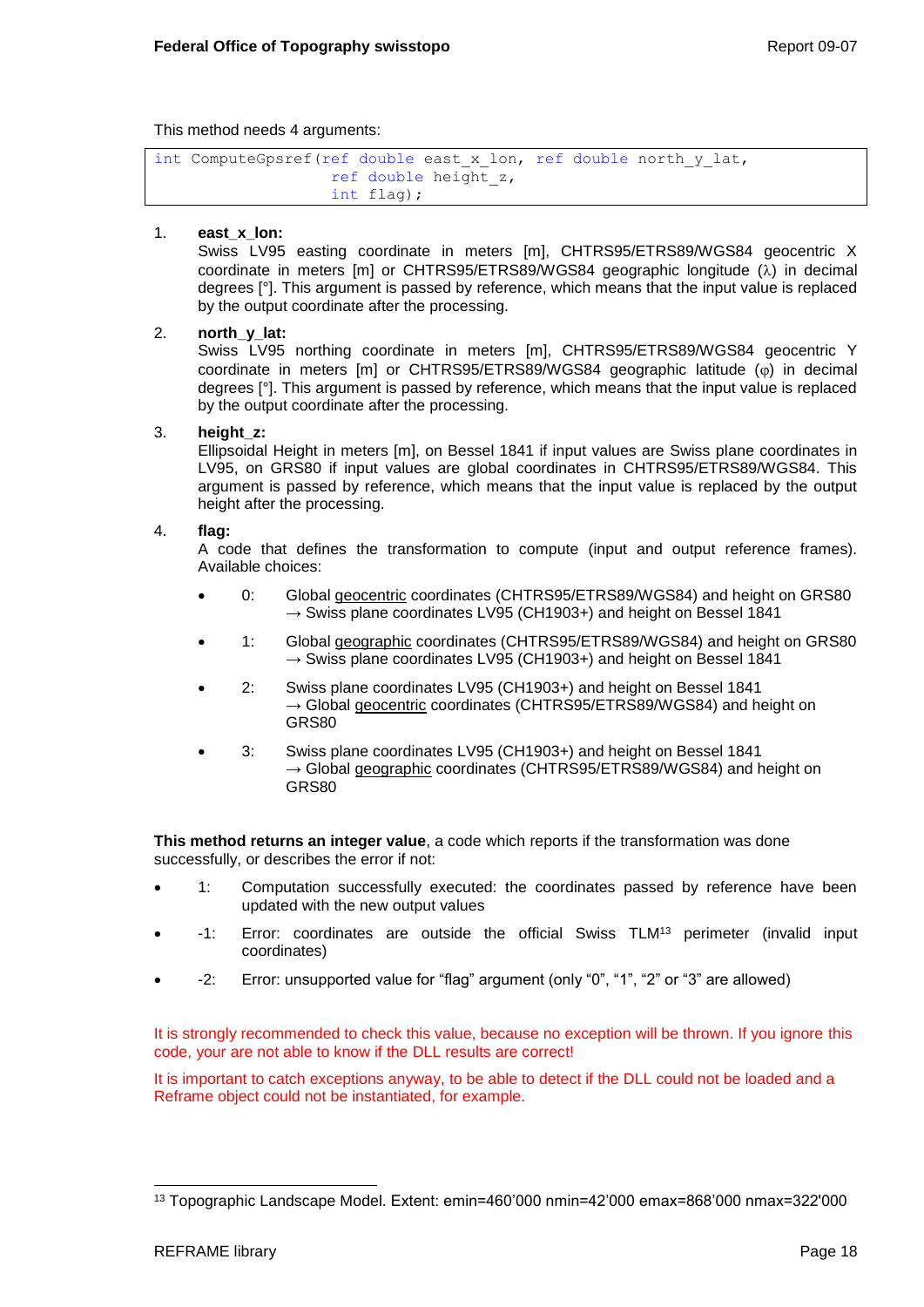## *ComputeReframe*

This method needs 7 arguments:

```
int ComputeReframe(ref double east, ref double north, ref double height,
                   int plaFrameIn, int plaFrameOut,
                   int altFrameIn, int altFrameOut)
```
### 1. **east:**

Easting coordinate in meters [m]. This argument is passed by reference, which means that the input value is replaced by the output coordinate after the processing.

### 2. **north:**

Northing coordinate in meters [m]. This argument is passed by reference, which means that the input value is replaced by the output coordinate after the processing.

### 3. **height:**

Height in meters [m]. This argument is passed by reference, which means that the input value is replaced by the output height after the processing.

#### 4. **plaFrameIn:**

The planimetric reference frame of your source data. This setting will be automatically checked when REFRAME looks for the corresponding coordinate in the triangular transformation network; if the input coordinates are outside of the definition bounds and so outside of the dataset extents, you will get an error. Available choices:

- 0: Swiss plane coordinates LV03 (CH1903)
- 1: Swiss plane coordinates LV95 (CH1903+)

### 5. **plaFrameOut:**

The planimetric reference frame of your destination data. If you don't need a planimetric transformation but only want to compute an altimetric transformation, you have to use the same values for input and output. Available choices are same as for input:

- 0: Swiss plane coordinates LV03 (CH1903)
- 1: Swiss plane coordinates LV95 (CH1903+)

#### 6. **altFrameIn:**

The altimetric reference frame of your source data. This setting cannot be automatically defined or checked, so you have to be careful and ensure yourself that your choice really corresponds to the current source data. Otherwise you will get incorrect results and you won't notice anything! Available choices:

- 0: National levelling network LN02 (levelled heights)
- 1: National height network LHN95 (orthometric heights, CHGeo2004)
- 2: Ellipsoidal heights (on Bessel 1841)

#### 7. **altFrameOut:**

The altimetric reference frame of your destination data. If you don't need an altimetric transformation but only want to compute a planimetric transformation, you have to use the same values for input and output. Available choices are same as for input:

- 0: National levelling network (levelled heights)
- 1: National height network LHN95 (orthometric heights, CHGeo2004)
- 2: Ellipsoidal heights (on Bessel 1841)

**This method returns an integer value**, a code which defines if the transformation was done successfully, or describes the error if not:

 1: Computation successfully executed: the coordinates passed by reference have been updated with the new output values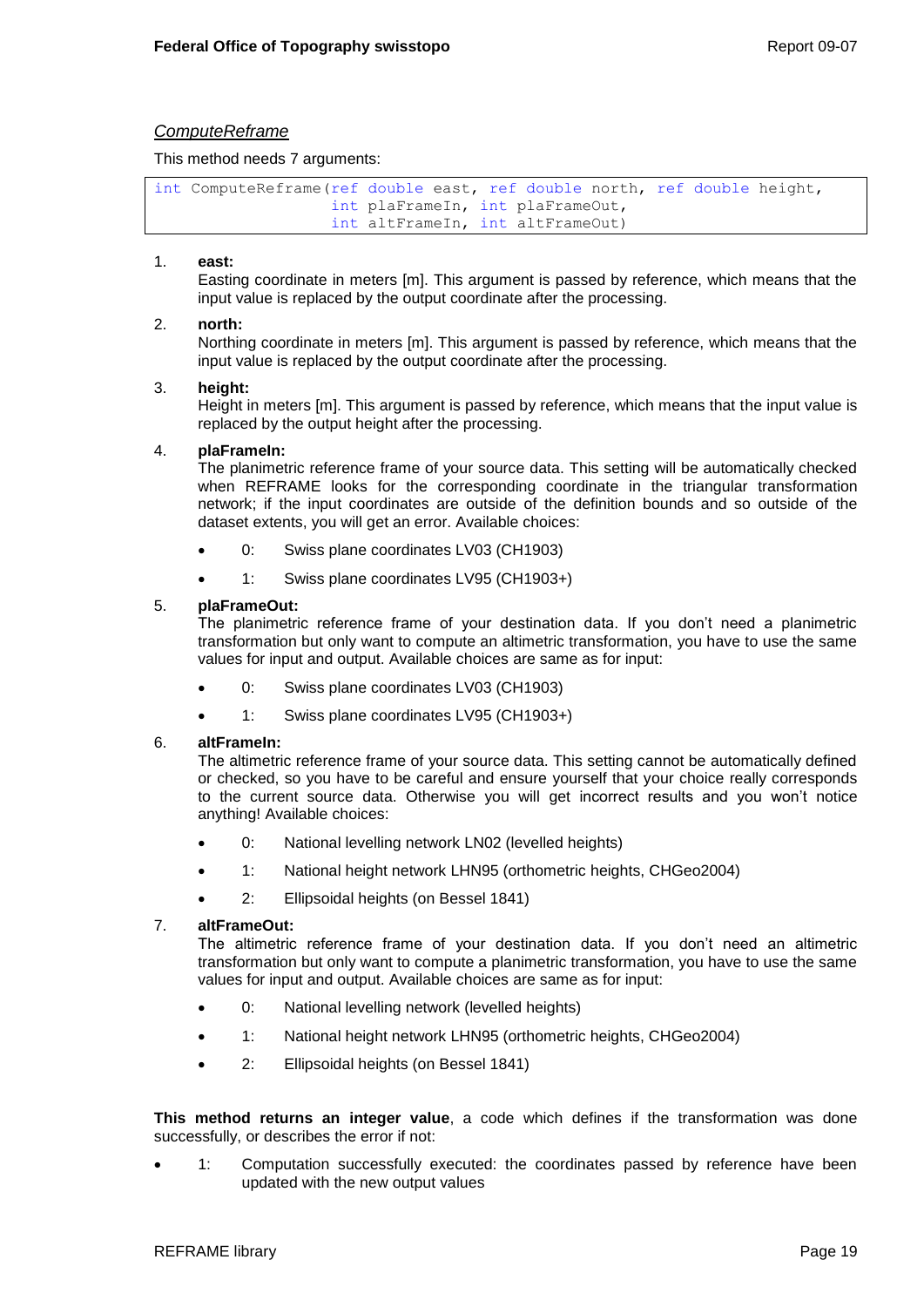-1: Error: specified point outside of the CHENyx06 triangular network (input coordinates outside boundaries)

> *Note: for a planimetric transformation LV03↔LV95, if the input point is outside the CHENyx06 triangular network (what means outside the official Swiss TLM perimeter) the transformation is officially defined as a translation of +/- 2'000'000 m and +/- 1'000'000 m.*

- -2: Error: specified point outside of the HTRANS or CHGeo2004 grid (input coordinates outside boundaries)
- -3: Error: problem occurred when reading a binary file. Check that all the binary files (datasets definitions) are correctly installed and valid (try to recover/recopy the original versions). Reinstall the REFRAME DLL if the problem persists.
- -4: Error: unsupported value for "plaFrameIn" or "plaFrameOut" argument (only "0" or "1" are allowed)
- -5: Error: unsupported value for "altFrameIn" or "altFrameOut" argument (only "0", "1" or "2"<sup>14</sup> are allowed)
- -6: Error: input and output reference frames (planimetry and altimetry) are the same, there isn't any transformation to do!
- -10: Error: CHENyx06 dataset inaccessible (from binary file "swisstopo.data.dll"). Check if the file exists in the application directory (next to "swisstopoReframeLib.dll") and that it is accessible (enough rights). Reinstall the REFRAME DLL if the problem persists.
- -11: Error: HTRANS dataset inaccessible (from binary file "swisstopo.data.dll"). Check if the file exists in the application directory (next to "swisstopoReframeLib.dll") and that it is accessible (enough rights). Reinstall the REFRAME DLL if the problem persists.
- -12 Error: CHGeo2004 dataset is inaccessible (from binary file "swisstopo.data.dll"). Check if the file exists in the application directory (next to "swisstopoReframeLib.dll") and that it is accessible (enough rights). Reinstall the REFRAME DLL if the problem persists.

It is strongly recommended to check this value, because no exception will be thrown. If you ignore this code, your are not able to know if the DLL results are correct!

It is important to catch exceptions anyway, to be able to detect if the DLL could not be loaded and a Reframe object could not be instantiated, for example.

## *SetDatasetsDir*

This method has been deprecated. It could be used to set the folder where the transformation datasets can be found. With the last release of the REFRAME DLL, all the dataset files have been embedded in one single binary file, which is automatically loaded from the same directory than the main DLL ("swisstopoReframeLib.dll").

This method may only be used for test purposes, if you own the old distinct files (.bin and .grd).

It needs 1 argument:

void SetDatatsetsDir(string datasetsDirectory)

#### 1. **datasetsDirectory:**

The absolute path where the datasets binary files are installed (CHENyx06, HTRANS, CHGeo2004). You must always end your path with a directory separator character ("**\**").

If you don't call this method (which is the same as passing "**null**" as argument), the default location that will be expected is a **"datasets" subdirectory relative the DLL** ("swisstopoReframeLib.dll").

If the path is not properly defined, you will get a "binary file not found" error message (return code -3, - 10, -11 or -15) when trying to perform a computation ("ComputeReframe" method).

l 14 "2" (= ellipsoidal heights) works only if the CHGeo2004 dataset is installed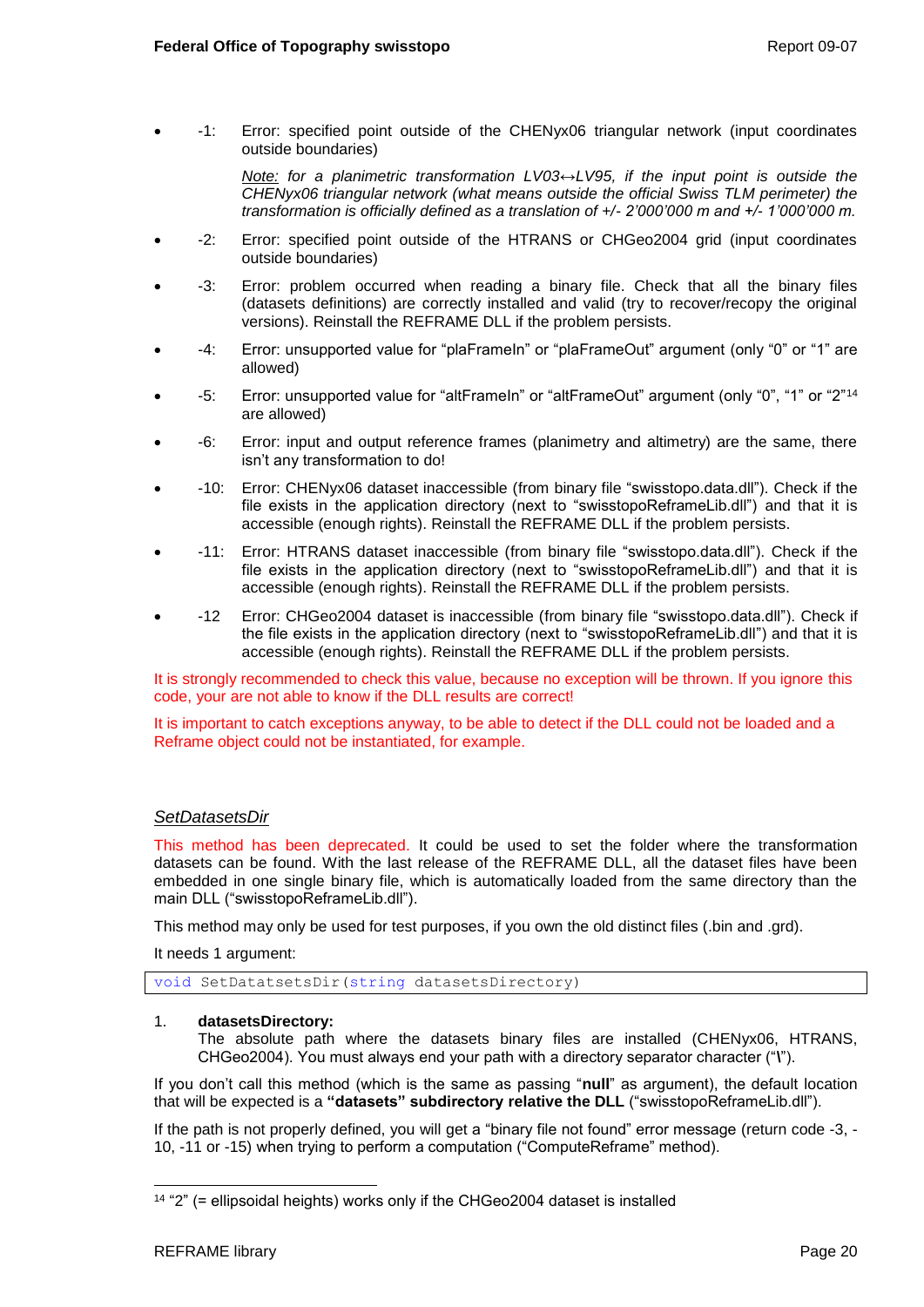## <span id="page-24-0"></span>**8.5 Code sample in native C++**

For a use without COM, please refer to chapter [7.](#page-14-0)

Before you can use the DLL, you have to import the COM type library (\*.tlb) "**swisstopoReframeLib.tlb**" and initialize the COM library with "**CoInitialize**".

At runtime, "swisstopoReframeLib.dll" will be found automatically due to the Windows registry entries make by the setup. The path to the type library as to be specified to the compiler. This can be done in the project or file (.cpp) properties, under "**Configuration Properties > C/C++ > General > Additional Include Directories**".

Example of C++ code:

```
// Reference to REFRAME DLL
#import <swisstopoReframeLib.tlb>15
…
try
{
   // Initialize COM connection
   CoInitialize(NULL);
   // Create a pointer to the Reframe class from DLL
   swisstopoReframeLib::IReframePtr 
       pReframe( uuidof(swisstopoReframeLib::Reframe));
   // Input coordinates: read in a file, got from a textbox, 
   // or obtained through another method or library...
   double c1 = 601000.0; // East in LV03
   double c2 = 197500.0; // North in LV03
   double c3 = 555.0; // Usual height (LN02)
   // Transform LV03 coord. to LV95 and LN02 height to Bessel
   int result = pReframe->ComputeReframe(\&c1, \&c2, \&c3,
                                          0, 1, 0, 2);// Analyze result
   if (result==1) // OK
        … // TODO
   Else // Error
        … // TODO
}
catch (…)
{
   // unmanaged error, e.g. DLL cannot be loaded (COM error)
   … // TODO
}
```
<sup>&</sup>lt;sup>15</sup> This will work if the REFRAME DLL and the type library are correctly registered in the system with "regasm" (refer to chapter [5.4\)](#page-9-0). If you are experiencing problems when you try to instantiate a Reframe object or if you don't want to use "/codebase" option with "regasm" tool, you can import the TLB file giving the full path (e.g. "C:\MyApplication\swisstopoReframeLib.tlb"). This will be less flexible if you deploy/redistribute your application.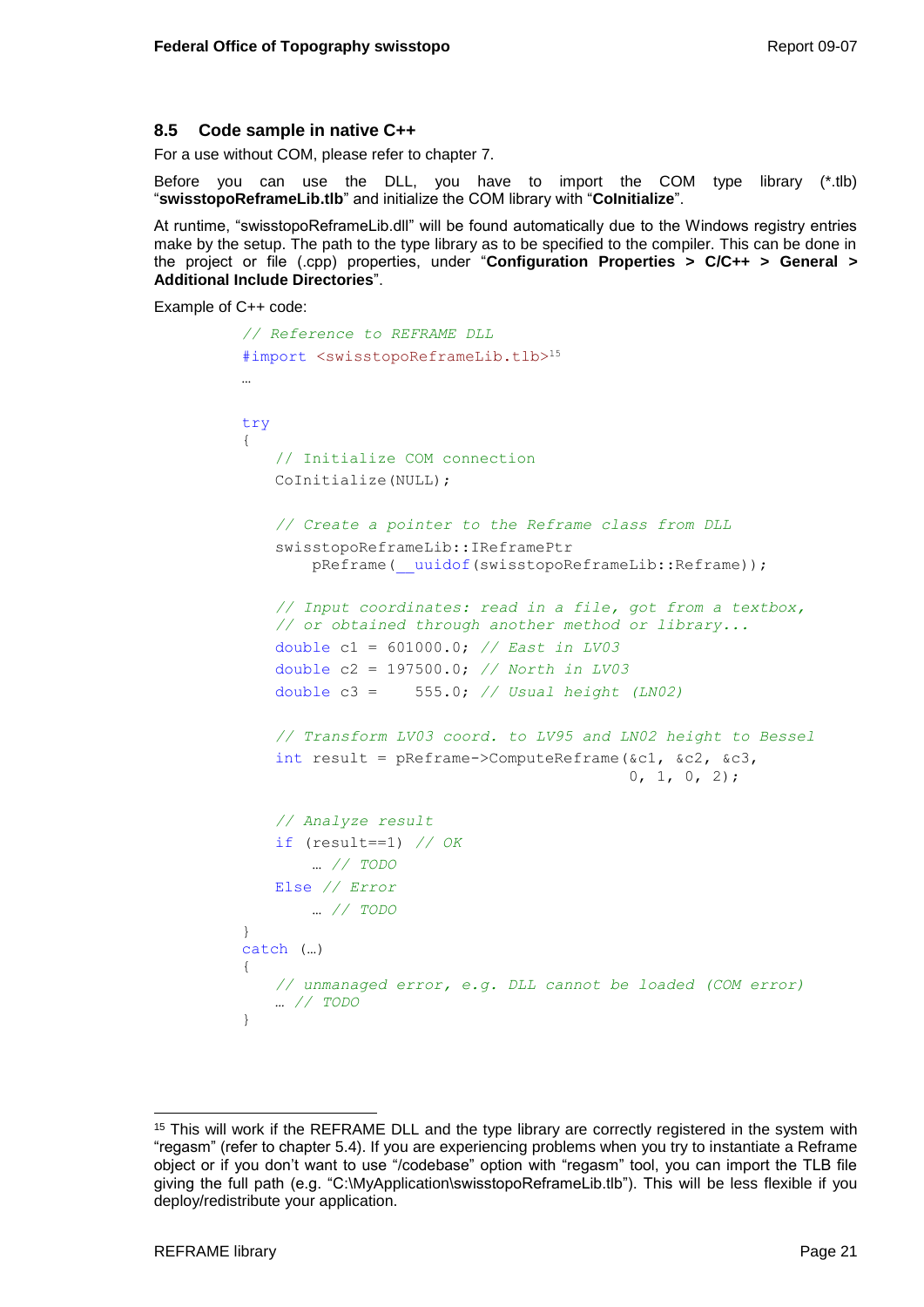After this code, c1 (east in LV95) = 2601000.030 m, c2 (north in LV95) = 1197500.037 m, c3 (ellipsoidal height on Bessel) =  $554.335$  m and result = 1 (if binary files are correctly installed).

```
// Succession of the first part above
try
{
    // Transform LV95 coordinates to ETRS89 longitude/latitude
    // and ellipsoidal height on Bessel to GRS80
    res = pReframe->ComputeGpsref(&c1, &c2, &c3, 3);
    // Analyze result
    if (result==1) // OK
         … // TODO
    Else // Error
        … // TODO
}
catch (…)
{
    // unmanaged error, e.g. DLL cannot be loaded (COM error)
   … // TODO
}
```
After this code, c1 (longitude) = 7.451764 °, c2 (latitude) = 46.928595 °, c3 (ellipsoidal height on  $GRS80$  = 604.004 m and result = 1.

#### <span id="page-25-0"></span>**8.6 Code sample in Visual Basic or Visual Basic for Applications (VB/VBA)**

Before you can use the component, you have to add a reference to **"swisstopo REFRAME library 2.0 (02.2012)" (swisstopoReframeLib.tlb)**.

Example of VB code:

```
'Exception handling
On Error GoTo ReframeError
'Create a new Reframe object
Dim oReframeLib As New swisstopoReframeLib.Reframe
'Input coordinates: read in a file, got from a textbox, 
'or obtained through another method or library...
Dim c1 As Double, c2 As Double, c3 As Double
c1 = 601000# 'East in LV03
c2 = 197500# 'North in LV03
c3 = 555# 'Usual height (LN02)
'Transform LV03 coordinates to LV95 and LN02 height to Bessel
Dim intResult As Long
```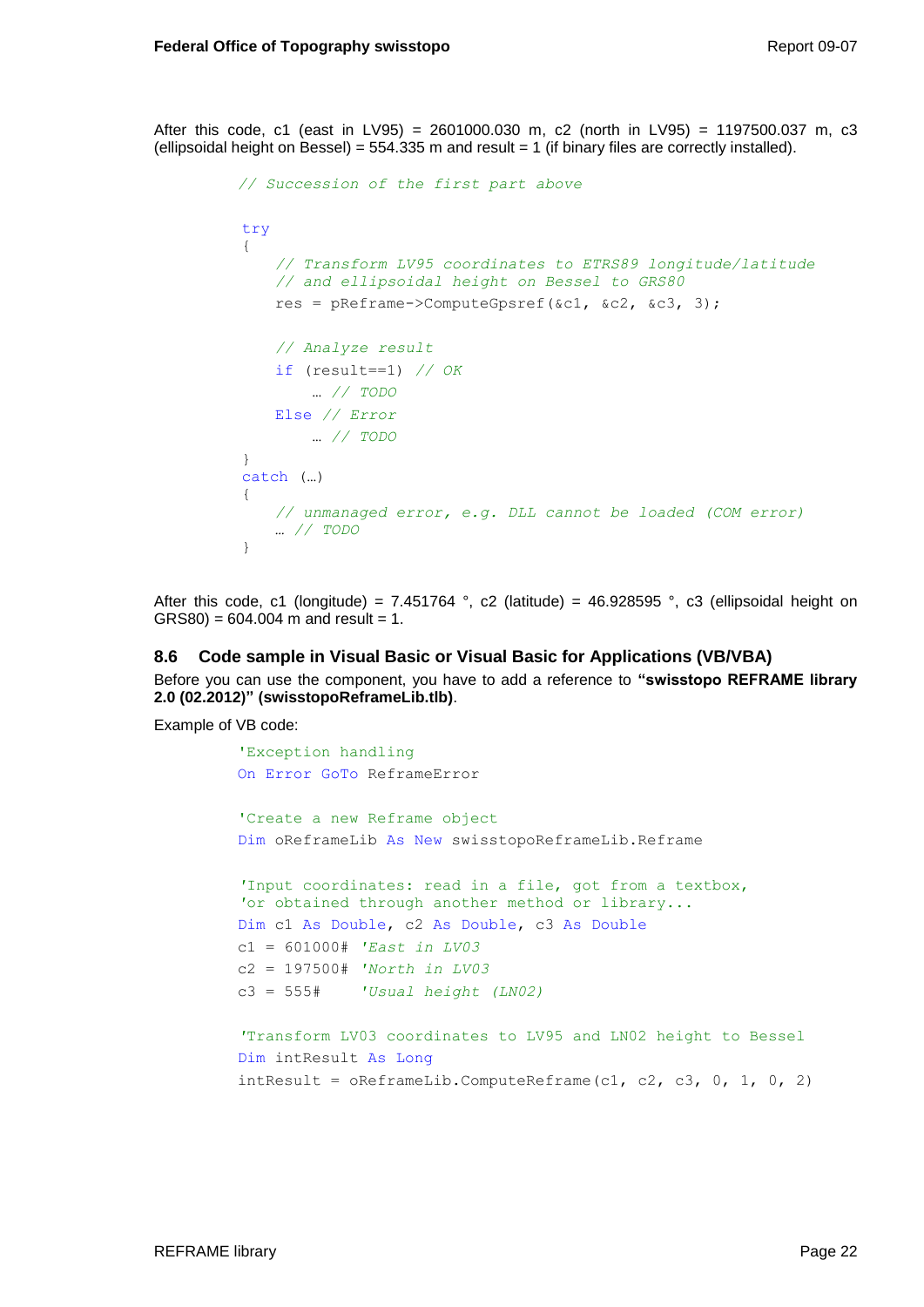```
'Analyze result
If intResult = 1 Then 'OK
     … 'TODO
Else 'Error
    … 'TODO
End If
```
After this code, c1 (east in LV95) = 2601000.030 m, c2 (north in LV95) = 1197500.037 m, c3 (ellipsoidal height on Bessel) =  $554.335$  m and result = 1 (if binary files correctly installed).

```
'Succession of the first part above
'Transform LV95 coordinates to ETRS89 longitude/latitude
'and ellipsoidal height on Bessel to GRS80
intResult = OReframelib.ComputeGpsref(cl, c2, c3, 3)'Analyze result
If intResult = 1 Then 'OK
    … 'TODO
Else 'Error
    … 'TODO
End If
```
After this code, c1 (longitude) = 7.451764 °, c2 (latitude) = 46.928595 °, c3 (ellipsoidal height on  $GRS80$  = 604.004 m and result = 1.

Exception handling could be done at the end of the Function (or Sub) as following:

```
On Error GoTo 0
    Exit Function
    'Reframe error / exception
ReframeError:
    … 'TODO
```
## <span id="page-26-0"></span>**8.7 Code sample in Python**

Before you can use the component, you have to add the "comtypes" Python package [\(https://pypi.python.org/pypi/comtypes\)](https://pypi.python.org/pypi/comtypes). At this time, this package is not compatible with Python 3.

Example of Python 2.7 code:

```
import os
try:
     #Load Reframe COM library
     from comtypes.client import GetModule, CreateObject
     GetModule(os.environ["ProgramFiles"] + 
"\\swisstopo\\ReframeDLL\\swisstopoReframeLib.tlb")
     #Create a new Reframe object
     from comtypes.gen.swisstopoReframeLib import Reframe
     o=CreateObject(Reframe)
```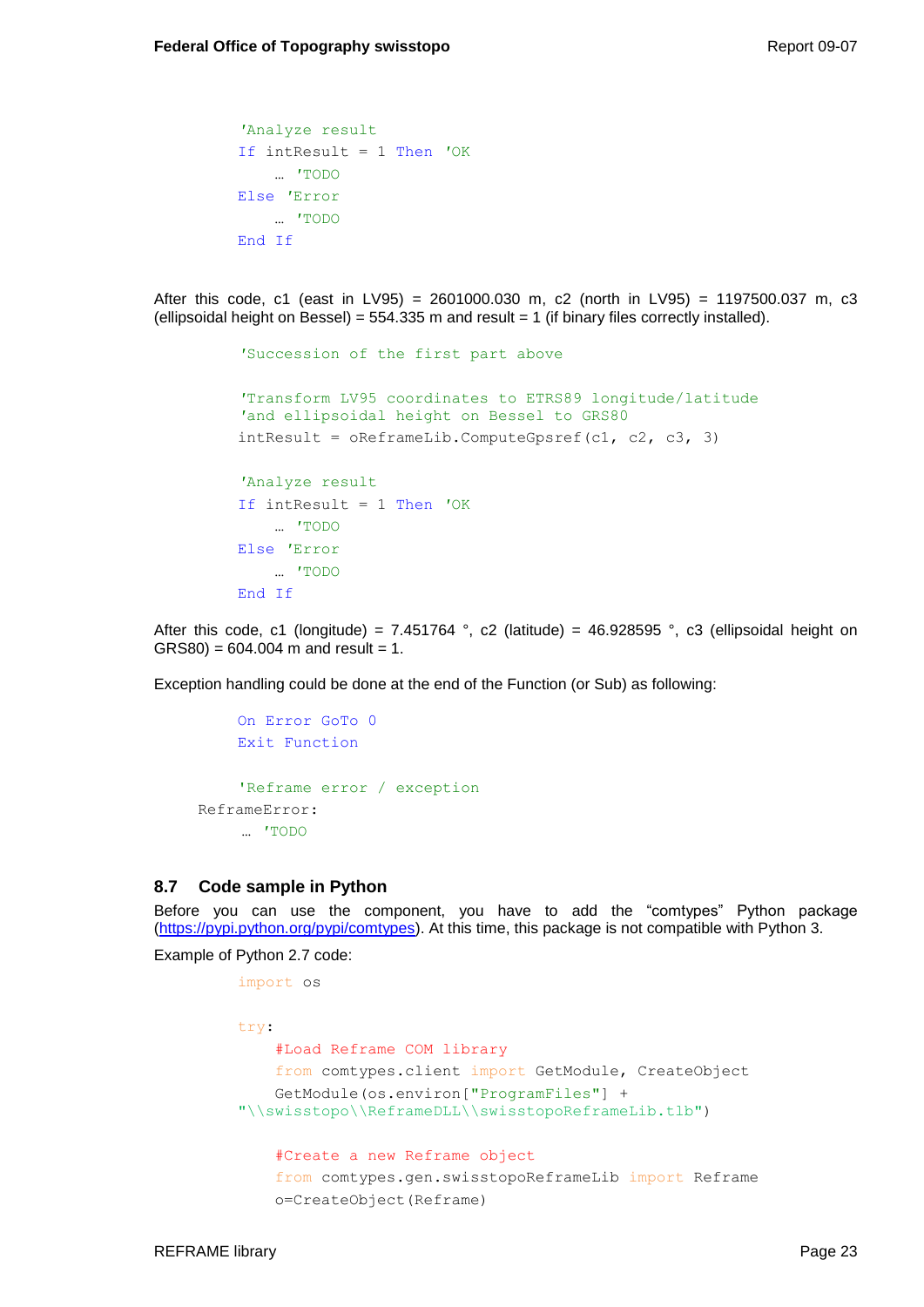```
 #Input coordinates: read in a file, got from a textbox, 
 #or obtained through another method or library...
e lv03 = 601000.0n \text{lv03} = 197500.0h ln02 = 555.0 #Transform LV03 coordinates to LV95 and LN02 height to Bessel
result = o. ComputeReframe (e lv03, n lv03, h ln02, 0, 1, 0, 2)
 #Save results to variables
e l\nu95 = result[0]n_lv95 = result[1]h bessel = result[2]retcode = result[3] #Analyze result
if retcode == 1: #OK … #TODO
 else: #Error
    … #TODO
```
After this code, e\_lv95 (east in LV95) = 2601000.030 m, n\_lv95 (north in LV95) = 1197500.037 m, h\_bessel (ellipsoidal height on Bessel) = 554.335 m and retcode = 1 (if binary files correctly installed).

> #Succession of the first part above #Transform LV95 coordinates to ETRS89 longitude/latitude and #ellipsoidal height on Bessel to GRS80 result =  $o$ . Compute Gpsref(e lv95, n lv95, h bessel, 3) #Save results to variables lon  $etrf93 = result[0]$ lat  $etrf93 = result[1]$ h etrf93 = result $[2]$  $retcode = result[3]$  #Analyze result if retcode ==  $1:$  #OK … #TODO else: #Error … #TODO

After this code, lon\_etrf93 (longitude) = 7.451764 °, lat\_etrf93 (latitude) = 46.928595 °, h\_etrf93 (ellipsoidal height on GRS80) =  $604.004$  m and retcode = 1.

Exception handling could be done at the end of the code as following:

```
except RuntimeError:
    … #TODO
```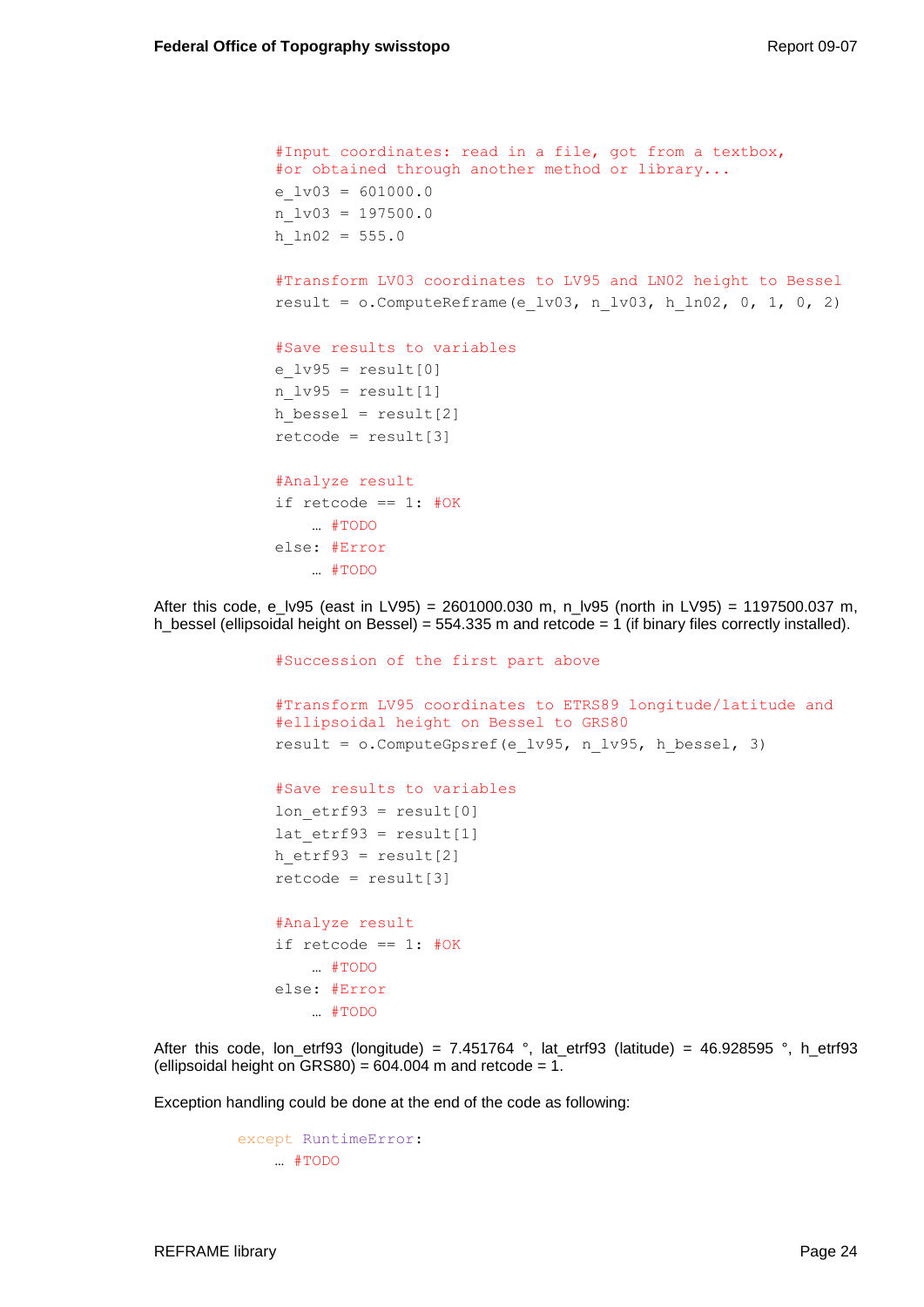# <span id="page-28-0"></span>**9 Using Silverlight DLL in Web applications**

## <span id="page-28-1"></span>**9.1 Main class**

The REFRAME Silverlight DLL main class is named "**Reframe**" and is defined in the namespace "**swisstopo.geodesy.reframe.silverlight**".

The only one constructor takes no argument:

public Reframe()

# <span id="page-28-2"></span>**9.2 Distinct types (enum)**

- **PlanimetricFrame** (for use with "ComputeReframe" function):
	- o **LV03\_Military** = 0 Swiss plane (military) coordinates LV03 (CH1903), EPSG code 21781
	- o **LV95** = 1
		- Swiss plane coordinates LV95 (CH1903+), EPSG code 2056
	- o **LV03\_Civil** = 2 Swiss civil coordinates LV03C-G (CH1903), EPSG code 21782
- **AltimetricFrame** (for use with "ComputeReframe" function):
	- o **LN02 = 0**

National levelling network LN02 (levelled heights)

- o **LHN95 = 1** National height network LHN95 (orthometric heights on geoid "CHGeo2004")
- o **Ellipsoid = 2** Ellipsoidal heights on Bessel 1841 (CH1903/CH1903+) or GRS80 (ETRS89)
- o **CHGeo98 = 3** Preliminary orthometric heights (on geoid "CHGeo98")
- **ProjectionChange** (for use with "ComputeGpsref" function):
	- o **ETRF93GeocentricToLV95** = 0 Transformation of geocentric coordinates ETRF93 (ETRS89) [m] into Swiss plane coordinates LV95 (CH1903+) [m]
	- o **ETRF93GeographicToLV95** = 1 Transformation of geographic coordinates ETRF93 (ETRS89) [°] into Swiss plane coordinates LV95 (CH1903+) [m]
	- o **LV95ToETRF93Geocentric** = 2 Transformation of Swiss plane coordinates LV95 (CH1903+) [m] into geocentric coordinates ETRF93 (ETRS89) [m]
	- o **LV95ToETRF93Geographic** = 3 Transformation of Swiss plane coordinates LV95 (CH1903+) [m] into geographic coordinates ETRF93 (ETRS89) [m]

# <span id="page-28-3"></span>**9.3 Methods and returns**

## **ComputeGpsref**:

Transformation of Swiss plane coordinates LV95 and ellipsoidal heights on Bessel to global geographic or geocentric CHTRS95/ETRS89/WGS84 coordinates and ellipsoidal heights on GRS80, or reverse.

## **ComputeReframe**:

Transformation of Swiss plane coordinates LV03 to LV95 or reverse, and transformations between Swiss levelled heights LN02, orthometric heights LHN95 and ellipsoidal heights on Bessel.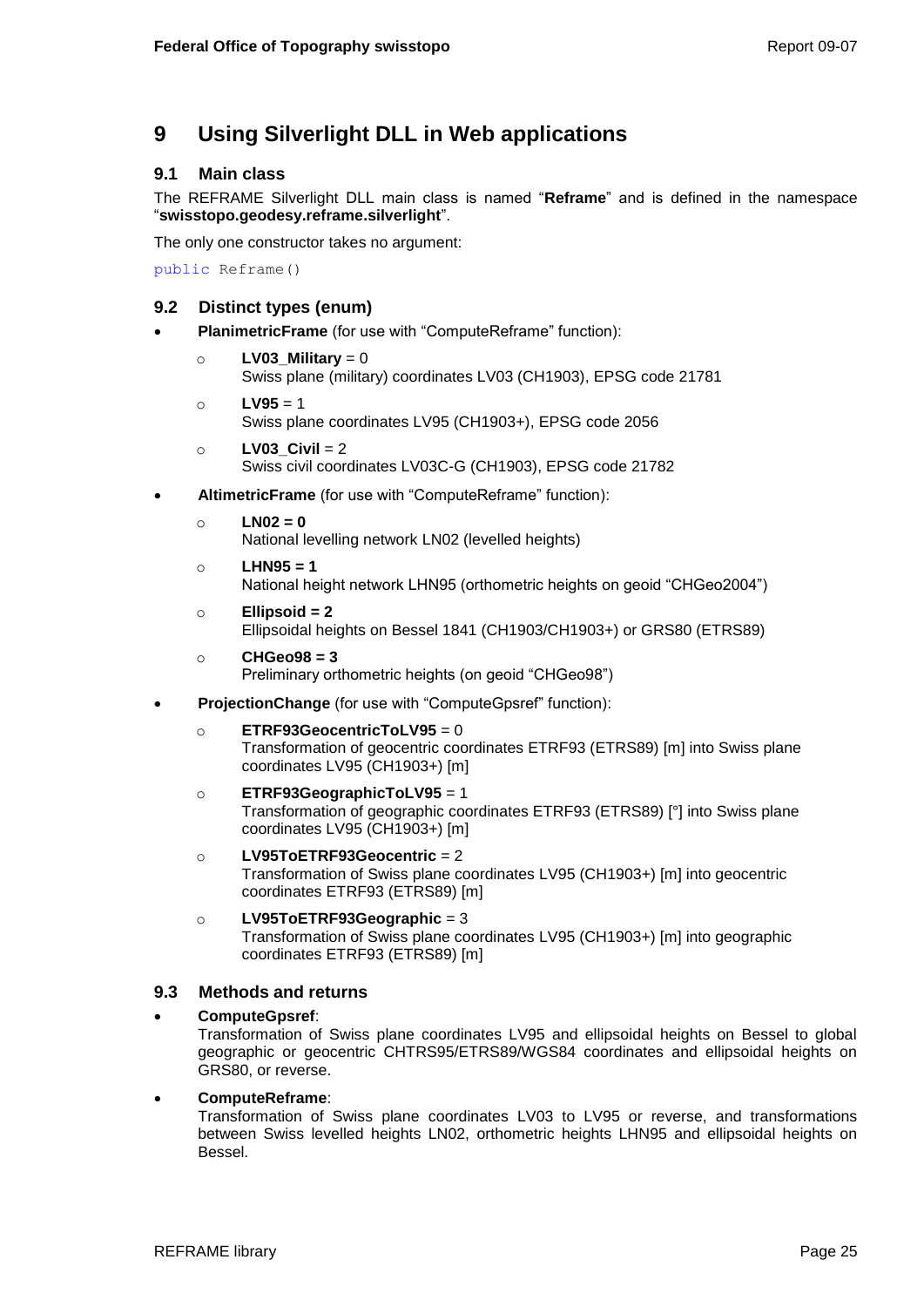## *ComputeGpsref*

This method takes 4 arguments:

```
void ComputeGpsref(ref double east_x_lon, ref double north_y_lat, 
                   ref double height_z, 
                   ProjectionChange transformation);
```
### 1. **east\_x\_lon:**

Swiss LV95 easting coordinate in meters [m], CHTRS95/ETRS89/WGS84 geocentric X coordinate in meters  $[m]$  or CHTRS95/ETRS89/WGS84 geographic longitude  $(\lambda)$  in decimal degrees [°]. This argument is passed by reference, which means that the input value is replaced by the output coordinate after the processing.

### 2. **north\_y\_lat:**

Swiss LV95 northing coordinate in meters [m], CHTRS95/ETRS89/WGS84 geocentric Y coordinate in meters [m] or CHTRS95/ETRS89/WGS84 geographic latitude  $(\varphi)$  in decimal degrees [°]. This argument is passed by reference, which means that the input value is replaced by the output coordinate after the processing.

### 3. **height\_z:**

Ellipsoidal Height in meters [m], on Bessel 1841 if input values are Swiss plane coordinates in LV95, on GRS80 if input values are global coordinates in CHTRS95/ETRS89/WGS84. This argument is passed by reference, which means that the input value is replaced by the output height after the processing.

### 4. **transformation:**

A constant (distinct type) that defines the transformation to compute (input and output reference frames). Refer to paragraph [6.2,](#page-10-3) under "**ProjectionChange**", for possible values.

### **This method does not return any value**.

**It something fails, an exception is thrown.** For example:

- ArgumentOutOfRangeException: Input coordinates are not LV95 (transformation from LV95 to ETRF93)
	- Exception: General unmanaged exception. It should never happen, but it is strongly recommended to catch it to avoid unexpected results, for example because of an incompatible system.

The exception message gives more information about the error.

## *ComputeReframe*

This method takes 7 arguments:

```
bool ComputeReframe(ref double east, ref double north, ref double height,
                PlanimetricFrame plaFrameIn, PlanimetricFrame plaFrameOut,
                AltimetricFrame altFrameIn, AltimetricFrame altFrameOut)
```
#### 1. **east:**

Easting coordinate in meters [m]. This argument is passed by reference, which means that the input value is replaced by the output coordinate after the processing.

#### 2. **north:**

Northing coordinate in meters [m]. This argument is passed by reference, which means that the input value is replaced by the output coordinate after the processing.

#### 3. **height:**

Height in meters [m]. This argument is passed by reference, which means that the input value is replaced by the output height after the processing.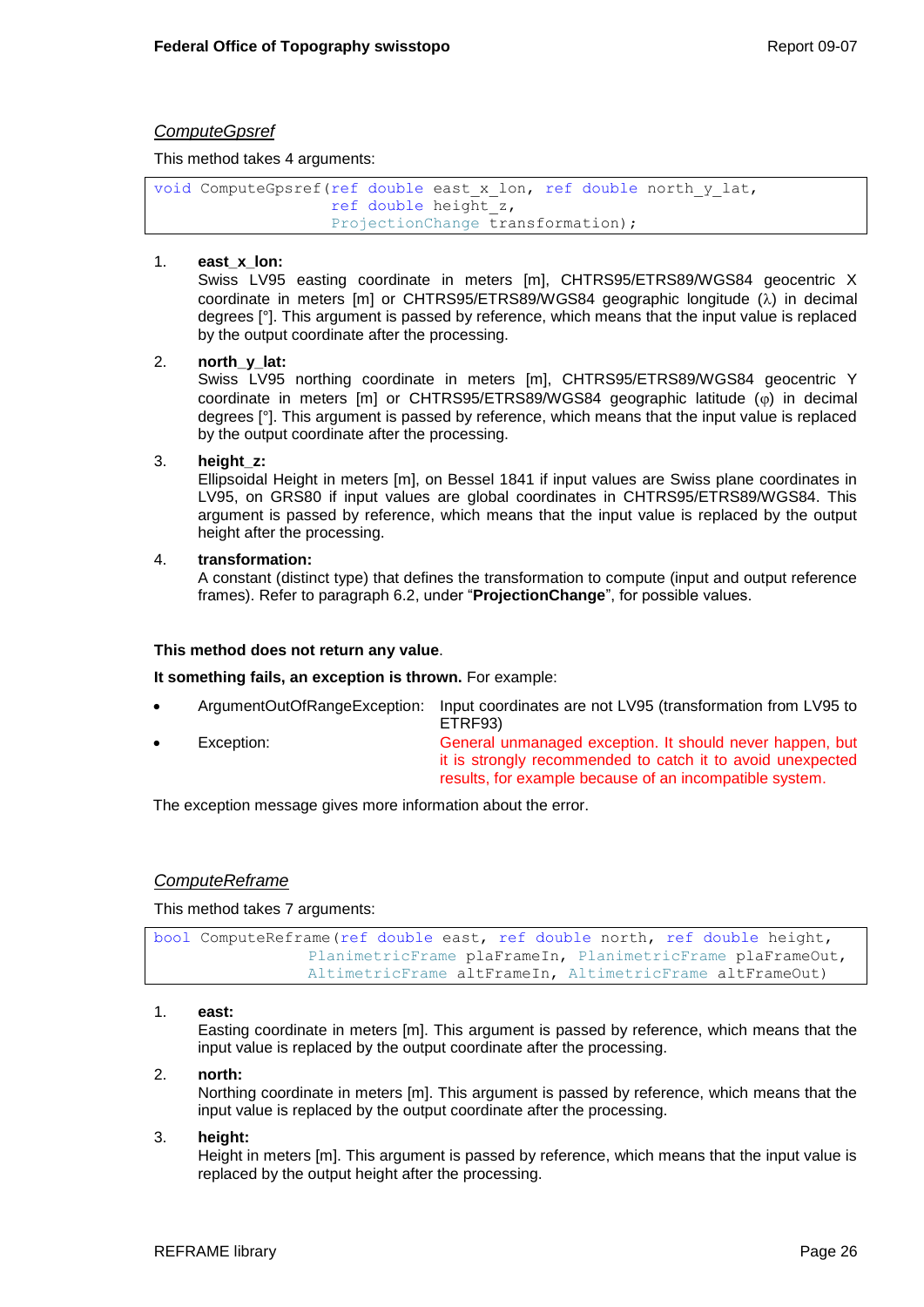## 4. **plaFrameIn:**

The planimetric reference frame of your source data. Refer to paragraph [6.2,](#page-10-3) under "**PlanimetricFrame**", for possible values.

## 5. **plaFrameOut:**

The planimetric reference frame of your destination data. Refer to paragraph [6.2,](#page-10-3) under "**PlanimetricFrame**", for possible values.

#### *6.* **altFrameIn:**

The altimetric reference frame of your source data. Refer to paragraph [6.2,](#page-10-3) under "**AltimetricFrame**", for possible values.

7. **altFrameOut:** The altimetric reference frame of your destination data. Refer to paragraph [6.2,](#page-10-3) under "**AltimetricFrame**", for possible values.

### **This method returns a boolean value**:

- **true**: Transformation successfully executed with the standard method (CHENyx06/FINELTRA) without any exception. Input point is in the official Swiss TLM<sup>16</sup> perimeter.
- **false**: Transformation performed with a constant shift of +/- 2'000'000.000 m east and +/- 1'000'000.000 m north, because the input coordinates are outside the official Swiss TLM perimeter.

**It something fails, an exception is thrown.** For example:

- ArgumentOutOfRangeException: Altimetry could not be transformed, because input coordinates are outside HTRANS or CHENyx06 official Swiss TLM perimeter.
- Exception: General unmanaged exception. It should never happen, but it is strongly recommended to catch it to avoid unexpected results, for example because of an incompatible system.

The exception message gives more information about the error.

Note: for a planimetric transformation LV03↔LV95, if the input point is outside the CHENyx06 triangular network (= outside the official swiss TLM perimeter), no exception is thrown because the transformation is officially defined as a translation of +/- 2'000'000 m and +/- 1'000'000 m. **You can get this information with the return value however**.

## <span id="page-30-0"></span>**9.4 Code sample in C# (Silverlight Application)**

Before you can use the DLL, you have to add a reference to "**swisstopo.reframeLibSl.dll**" in your Silverlight project. The namespace is "swisstopo.geodesy.reframe.silverlight".

Example of C# code:

```
// Reference to the REFRAME DLL 
using swisstopo.geodesy.reframe.silverlight;
…
// Instantiate a Reframe object
Reframe reframeObj = new Reframe();
```
l <sup>16</sup> Topographic Landscape Model. Extent: emin=460'000 nmin=42'000 emax=868'000 nmax=322'000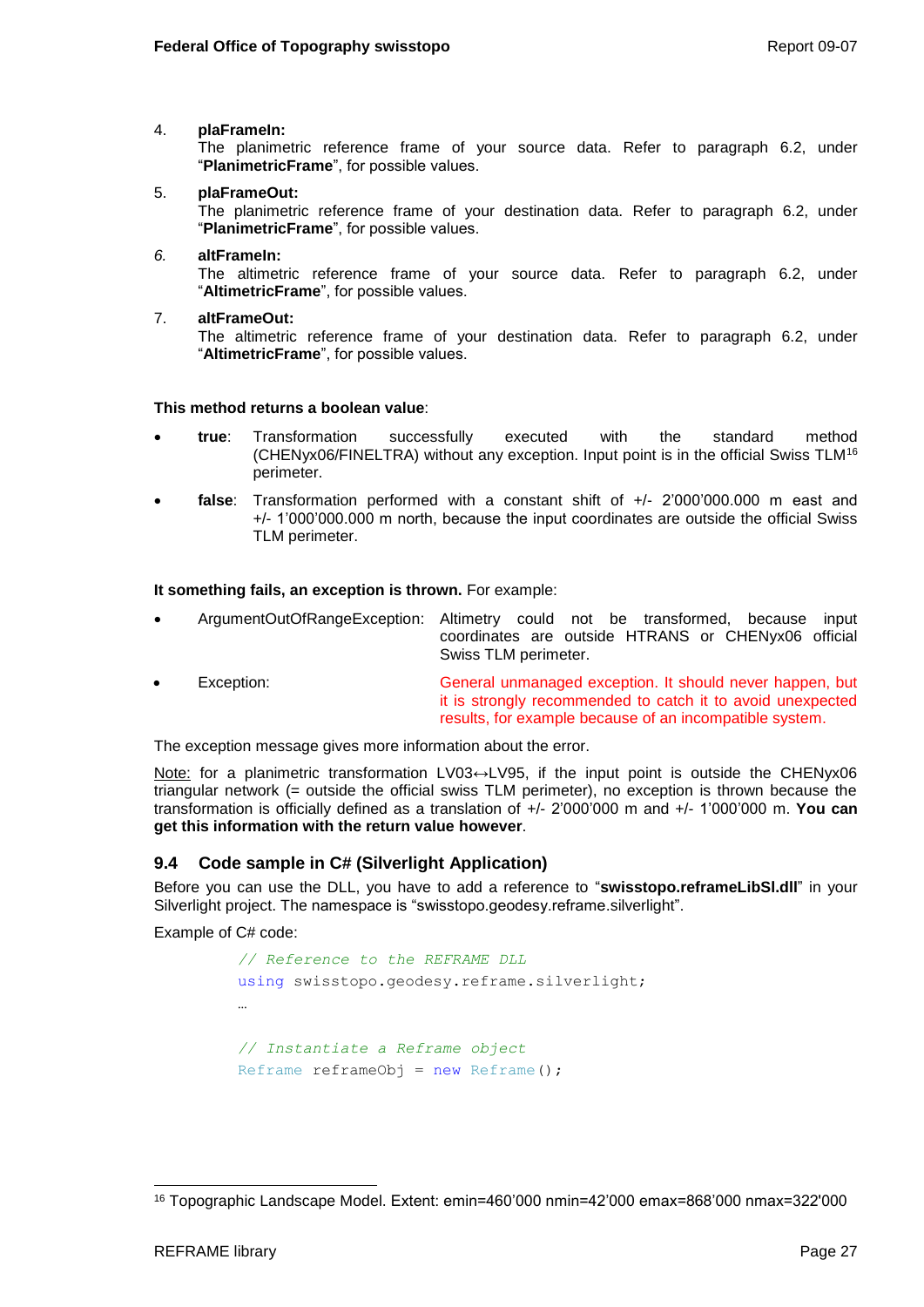```
// Input coordinates: read in a file, got from a textbox, 
// or obtained through another method...
double c1 = 601000.0; // East in LV03
double c2 = 197500.0; // North in LV03
double c3 = 555.0; // Usual height (LN02)
// Transform LV03 coordinates to LV95 and LN02 height to Bessel
try
{
    bool outsideChenyx06 = 
           !reframeObj.ComputeReframe(ref c1, ref c2, ref c3,
                             Reframe.PlanimetricFrame.LV03 Military,
                             Reframe.PlanimetricFrame.LV95,
                              Reframe.AltimetricFrame.LN02,
                              Reframe.AltimetricFrame.Ellipsoid);
    // If outsideChenyx06==true a warning must perhaps be done!
    // c1, c2 and c3 now contain transformed coordinates...
    … // TODO
}
catch (ArgumentOutOfRangeException e)
{
     // Coordinates outside Swiss TLM perimeter: 
     // => height transformation impossible
    … // TODO
}
catch (Exception)
{
     // other exception
    … // TODO
}
```
After this code, c1 (east in LV95) = 2601000.030 m, c2 (north in LV95) = 1197500.037 m and c3 (ellipsoidal height on Bessel) = 554.335 m.

```
// Succession of the first part above
// Transform LV95 coordinates to ETRS89 longitude/latitude
// and ellipsoidal height on Bessel to GRS80
try
{
     reframeObj.ComputeGpsref(ref c1, ref c2, ref c3, 
                   Reframe.ProjectionChange.LV95ToETRF93Geographic);
    // c1, c2 and c3 now contain transformed coordinates...
    … // TODO
}
catch (Exception)
{
     // exception
}
```
After this code, c1 (longitude) = 7.451764 °, c2 (latitude) = 46.928595 ° and c3 (ellipsoidal height on  $GRS80$ ) = 604.004 m.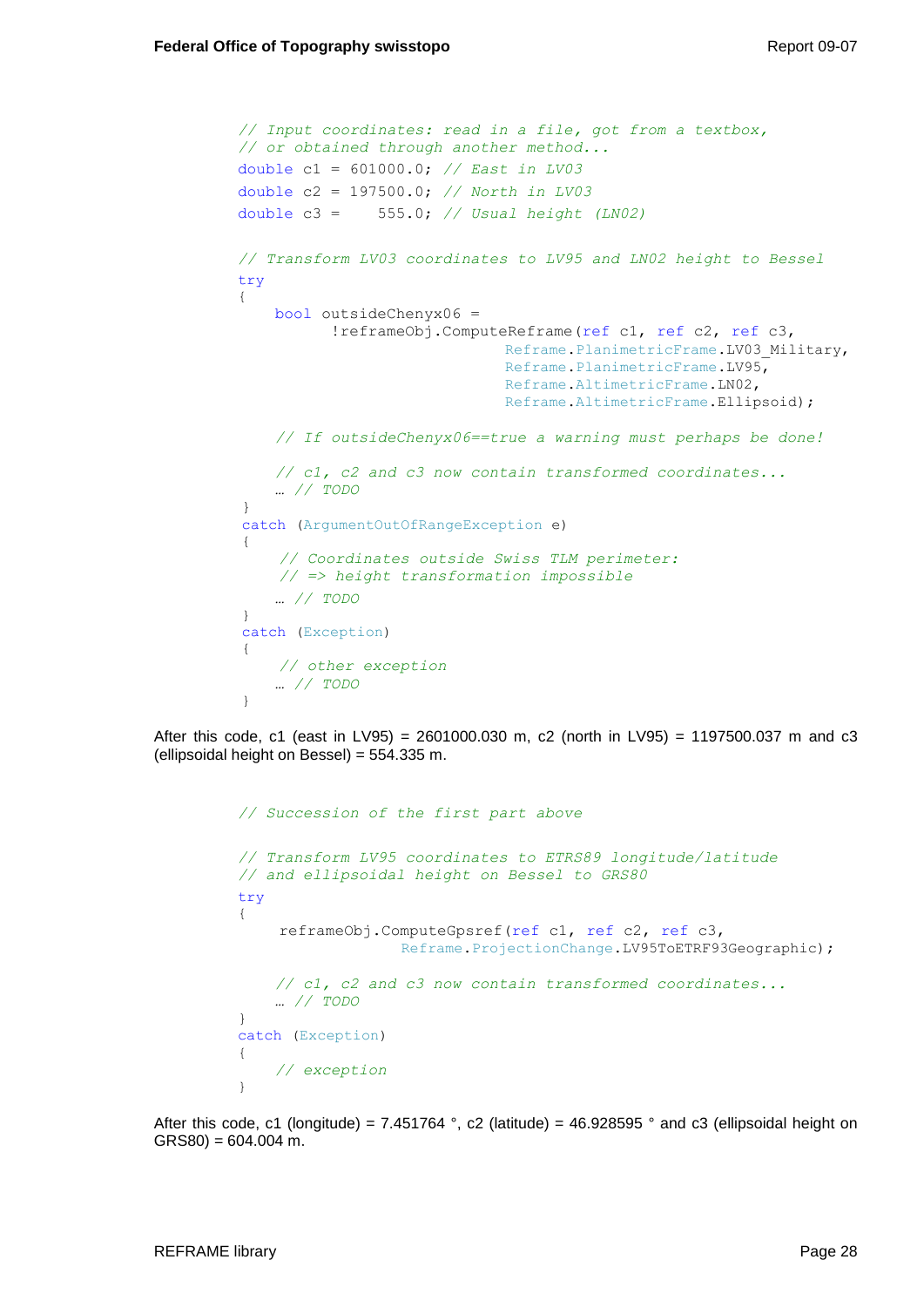# <span id="page-32-0"></span>**10 Using the Java classes in desktop or Web applications**

## <span id="page-32-1"></span>**10.1 Main class**

The REFRAME Java library main class is named "**Reframe**" and is accessible through an interface named "**IReframe**". It is defined in the package "**com.swisstopo.geodesy.reframe\_lib**".

The only one constructor takes no argument:

**public** Reframe(String datasetsDirectory)

## <span id="page-32-2"></span>**10.2 Distinct types (enum)**

- **PlanimetricFrame** (for use with "ComputeReframe" function):
	- o **LV03\_Military**
		- Swiss plane (military) coordinates LV03 (CH1903), EPSG code 21781
	- o **LV95** Swiss plane coordinates LV95 (CH1903+), EPSG code 2056
	- o **LV03\_Civil** Swiss civil coordinates LV03C-G (CH1903), EPSG code 21782
- **AltimetricFrame** (for use with "ComputeReframe" function):
	- o **LN02**

National levelling network LN02 (levelled heights)

o **LHN95**

National height network LHN95 (orthometric heights on geoid "CHGeo2004")

- o **Ellipsoid** Ellipsoidal heights on Bessel 1841 (CH1903/CH1903+) or GRS80 (ETRS89)
- **ProjectionChange** (for use with "ComputeGpsref" function):

## o **ETRF93GeocentricToLV95**

Transformation of geocentric coordinates ETRF93 (ETRS89) [m] into Swiss plane coordinates LV95 (CH1903+) [m]

#### o **ETRF93GeographicToLV95**

Transformation of geographic coordinates ETRF93 (ETRS89) [°] into Swiss plane coordinates LV95 (CH1903+) [m]

### o **LV95ToETRF93Geocentric**

Transformation of Swiss plane coordinates LV95 (CH1903+) [m] into geocentric coordinates ETRF93 (ETRS89) [m]

### o **LV95ToETRF93Geographic**

Transformation of Swiss plane coordinates LV95 (CH1903+) [m] into geographic coordinates ETRF93 (ETRS89) [m]

## <span id="page-32-3"></span>**10.3 Methods and returns**

#### **ComputeGpsref**:

Transformation of Swiss plane coordinates LV95 and ellipsoidal heights on Bessel to global geographic or geocentric CHTRS95/ETRS89/WGS84 coordinates and ellipsoidal heights on GRS80, or reverse.

#### **ComputeReframe**:

Transformation of Swiss plane coordinates LV03 to LV95 or reverse, and transformations between Swiss levelled heights LN02, orthometric heights LHN95 and ellipsoidal heights on Bessel.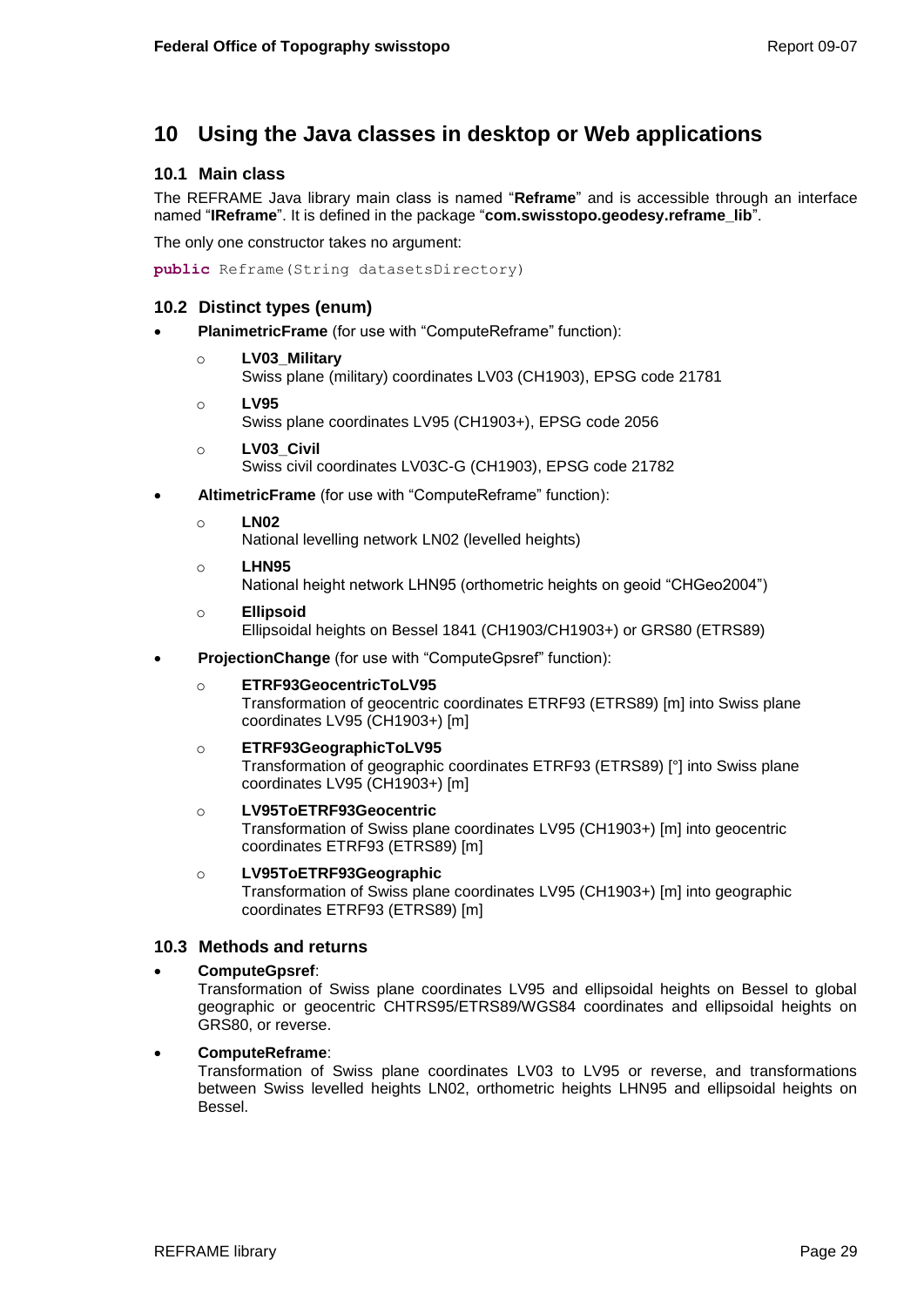## *ComputeGpsref*

This method takes 2 arguments:

**public double**[] ComputeGpsref(**double**[] coordinates, ProjectionChange transformation) **throws** IllegalArgumentException

### 1. **coordinates:**

Swiss LV95 coordinates (easting and northing) and ellipsoidal height in meters [m], CHTRS95/ETRS89/WGS84 geocentric X/Y/Z coordinates in meters [m] or CHTRS95/ETRS89/WGS84 geographic longitude ( $\lambda$ ) and latitude ( $\varphi$ ) in decimal degrees [°] and altitude in meters [m].

### 2. **transformation:**

A constant (distinct type) that defines the transformation to compute (input and output reference frames). Refer to paragraph [10.2,](#page-32-2) under "**ProjectionChange**", for possible values.

### **This method returns an array of doubles**:

 **double[]**: Three-dimensional array of doubles containing the result coordinates (E/N/H in [m],  $X/Y/Z$  in [m] or  $\lambda/\varphi$  in [°] and h in [m]).

**It something fails, an exception is thrown.** For example:

 IllegalArgumentException: Input coordinates are not LV95 (transformation from LV95 to ETRF93) Exception: General unmanaged exception. It should never happen, but it is strongly recommended to catch it to avoid unexpected results, for example because of an incompatible system.

The exception message gives more information about the error.

## *ComputeReframe*

This method takes 5 arguments:

**public double**[] ComputeReframe(**double**[] coordinates, PlanimetricFrame plaFrameIn, PlanimetricFrame plaFrameOut, AltimetricFrame altFrameIn, AltimetricFrame altFrameOut) **throws** IllegalArgumentException

#### 1. **coordinates:**

Point coordinates (easting, northing and height) in meters [m].

#### 2. **plaFrameIn:**

The planimetric reference frame of your source data. Refer to paragraph [10.2,](#page-32-2) under "**PlanimetricFrame**", for possible values.

#### 3. **plaFrameOut:**

The planimetric reference frame of your destination data. Refer to paragraph [10.2,](#page-32-2) under "**PlanimetricFrame**", for possible values.

#### *4.* **altFrameIn:**

The altimetric reference frame of your source data. Refer to paragraph [10.2,](#page-32-2) under "**AltimetricFrame**", for possible values.

#### 5. **altFrameOut:**

The altimetric reference frame of your destination data. Refer to paragraph [10.2,](#page-32-2) under "**AltimetricFrame**", for possible values.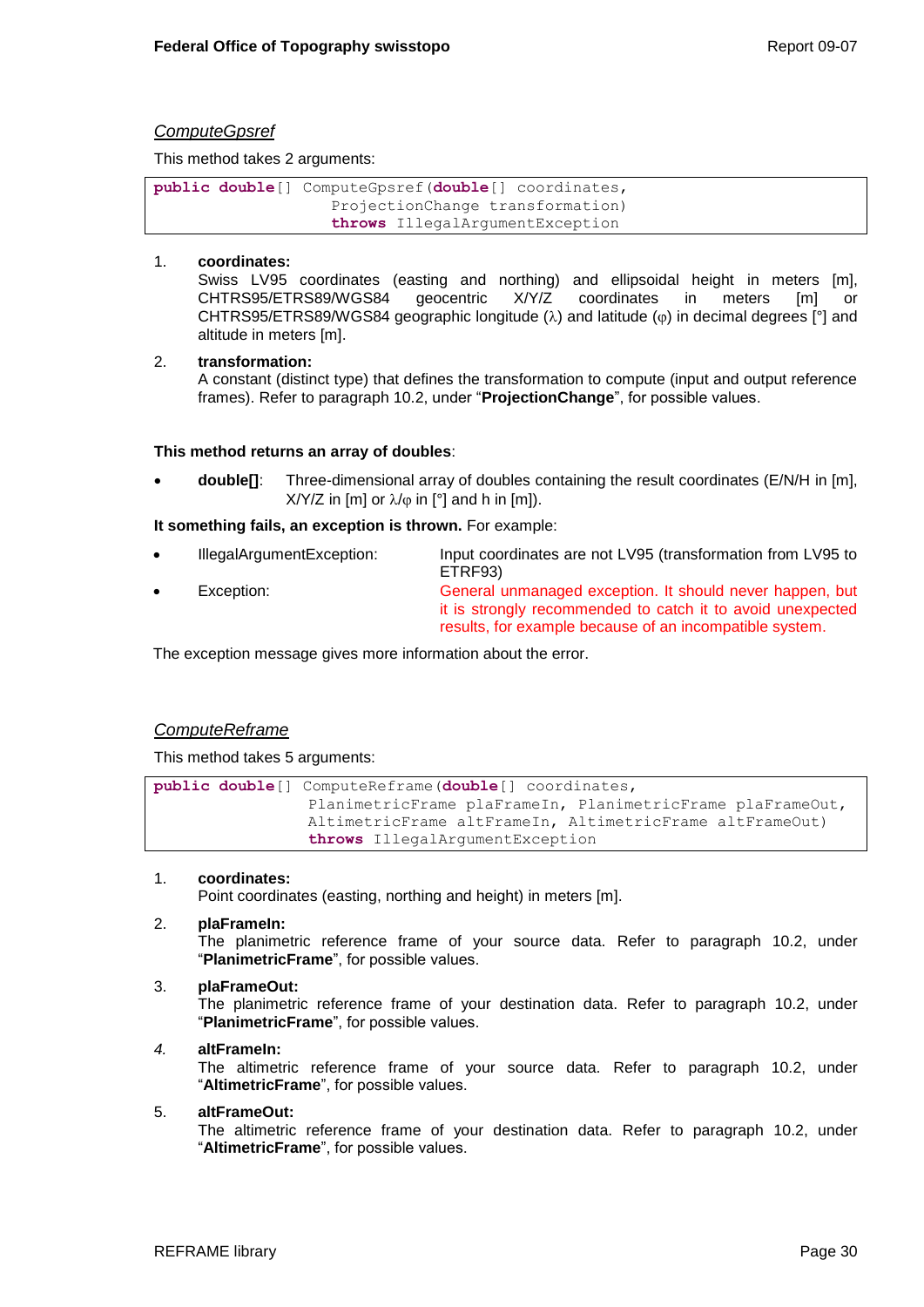### **This method returns an array of doubles**:

 **double[]**: Three-dimensional array of doubles containing the result coordinates (E/N/H in [m]).

**It something fails, an exception is thrown.** For example:

| $\bullet$ | IllegalArgumentException: | could not be transformed,<br>because<br>input<br>Altimetry<br>coordinates are outside HTRANS official Swiss TLM<br>perimeter.                                                     |
|-----------|---------------------------|-----------------------------------------------------------------------------------------------------------------------------------------------------------------------------------|
| $\bullet$ | NullPointerException:     | Transformation dataset files resource could not be loaded.<br>Check if the reframeLib.jar file is correctly linked and<br>accessible.                                             |
| $\bullet$ | Exception:                | General unmanaged exception. It should never happen, but<br>it is strongly recommended to catch it to avoid unexpected<br>results, for example because of an incompatible system. |

The exception message gives more information about the error.

Note: for a planimetric transformation LV03↔LV95, if the input point is outside the CHENyx06 triangular network (= outside the official Swiss TLM perimeter), no exception is thrown because the transformation is officially defined as a translation of +/- 2'000'000 m and +/- 1'000'000 m.

### <span id="page-34-0"></span>**10.4 Code sample in Java**

Before you can use the class, you have to link the JAR file in your project and import the package "**com.swisstopo.geodesy.reframe\_lib.\***".

Example of Java code:

```
…
// Import the REFRAME package
import com.swisstopo.geodesy.reframe lib.*;
import com.swisstopo.geodesy.reframe_lib.IReframe.AltimetricFrame;
import com.swisstopo.geodesy.reframe_lib.IReframe.PlanimetricFrame;
import com.swisstopo.geodesy.reframe_lib.IReframe.ProjectionChange;
…
// Instantiate a Reframe object
Reframe reframeObj = new Reframe();
// Input coordinates: read in a file, got from a text field, 
// or obtained through another method or library...
// East and North in LV03, usual height (LN02)
double[] inputCoordinates = new double[] { 601000.0, 197500.0, 555.0 }; 
// Transform LV03 coordinates to LV95 and LN02 height to Bessel
try
{
    double[] outputCoordinates = 
           !reframeObj.ComputeReframe(inputCoordinates, 
                                PlanimetricFrame.LV03_Military,
                               PlanimetricFrame.LV95,
                               AltimetricFrame.LN02,
                               AltimetricFrame.Ellipsoid);
    // outputCoordinates now contains transformed coordinates...
    … // TODO
}
```